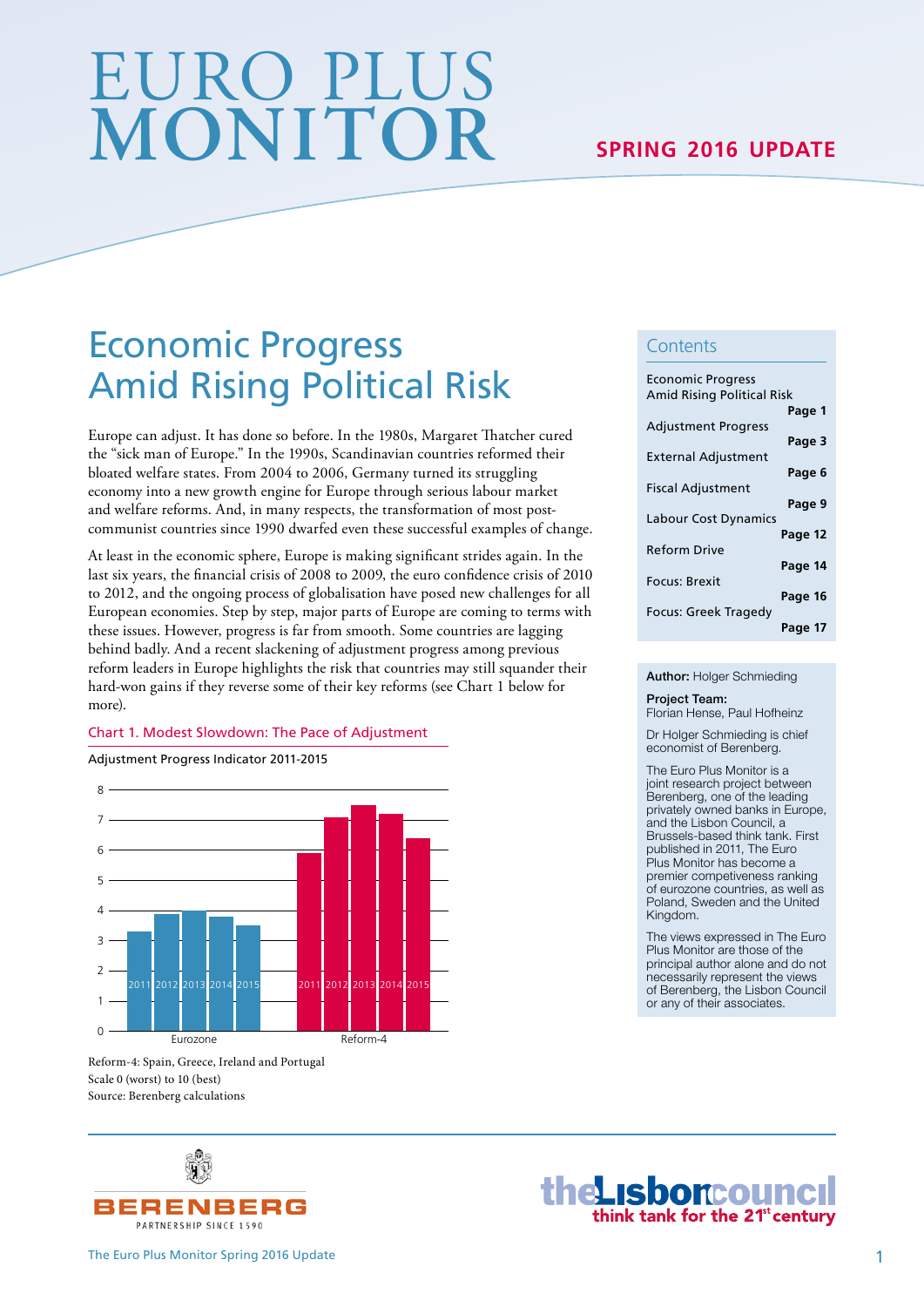### 'Political shocks such as a "Brexit" or reform reversals are the major risks to watch.'

Since 2011, Berenberg and the Lisbon Council have tracked the response to these challenges – or the lack thereof – for 21 European countries in an **Adjustment Progress Indicator**. Over this period, we detected three major waves of reforms:

- First, the small Baltic economies, which had already succumbed to a major financial crisis in 2007, reformed themselves rapidly. Having done so successfully, they could afford to reduce their adjustment efforts over the last four years.
- Second, the euro confidence crisis forced a brutal frontloaded adjustment on the economies at the southern and western periphery of the eurozone from 2010 onwards. Countries had to correct past excesses in public and private spending. Governments and households had to curtail what they consume relative to what they produce and earn. The medicine was bitter. But by and large, it worked. Having emerged from their adjustment crisis, most of these reform countries have now started to relax the reins again somewhat.

• Third, we are starting to find some evidence that Italy, **Belgium** and to a lesser extent **France** are starting to follow suit, improving their scores in the ranking for adjustment progress.

All in all, Europe has come a long way since the height of the euro crisis in 2011 and 2012. Economic growth is close to its trend rate of 1.6% in the eurozone and 2.1% in the **United Kingdom,** and unemployment is falling noticeably across most of the region. Cyprus, Estonia, Ireland, Latvia, Lithuania and Spain show that there is life after pain – just as the United Kingdom, Scandinavia and **Germany** showed before.

While the **eurozone's** initial economic recovery was driven mostly by exports, consumer spending has now taken over as the major contributor to demand growth. As a result, the recovery is more broad-based and better entrenched than before. Potential political shocks such as a "Brexit" or genuine reform reversals are now the major potent risks to watch.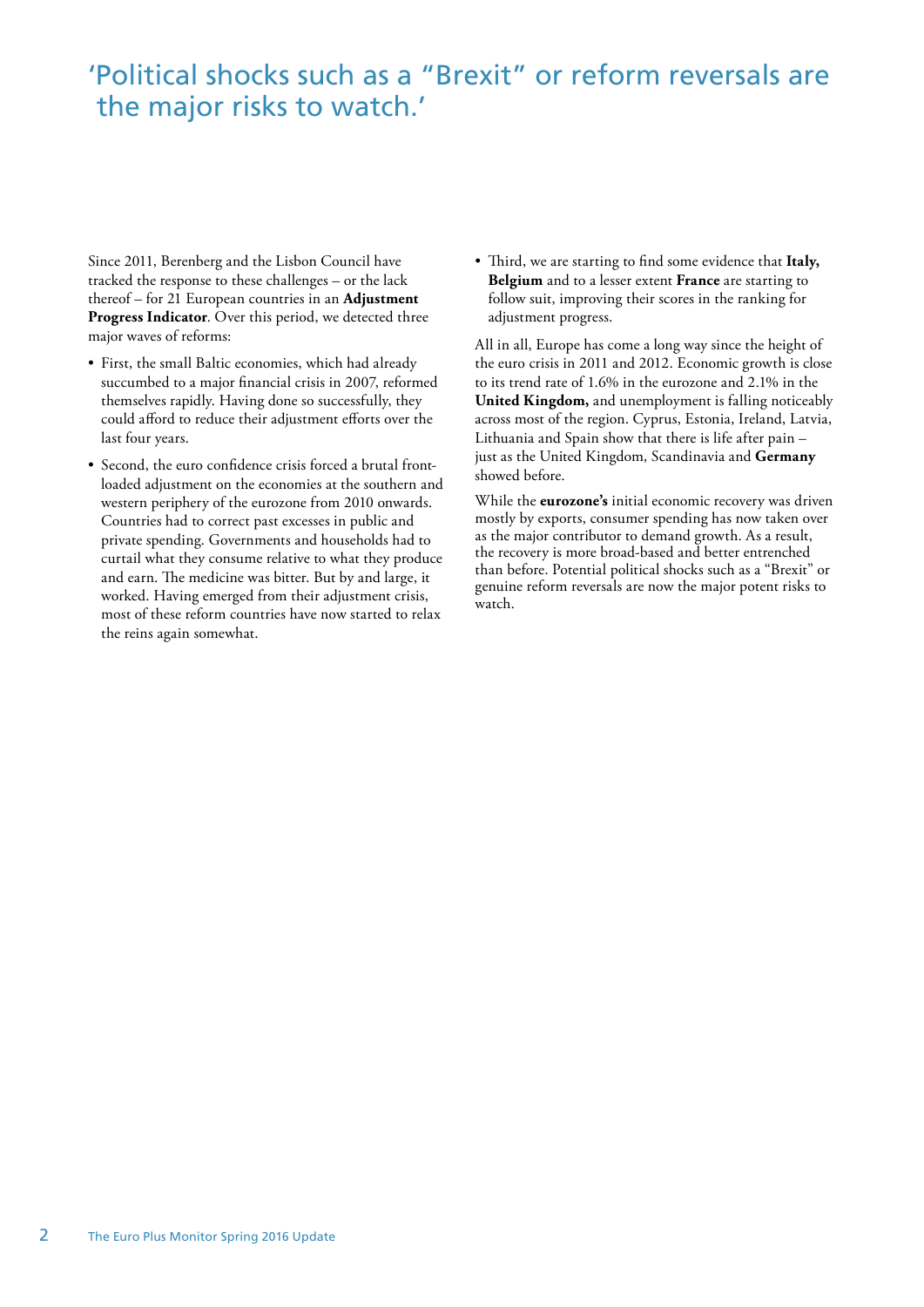### 'The indicator tracks progress on the four most important measures of adjustment.'

## Adjustment Progress Indicator

Once a year, Berenberg and the Lisbon Council examine the fundamental economic health and recent adjustment progress of 21 European economies. We published the last full set of results in *Te 2015 Euro Plus Monitor* on 14 December 2015.1 In *The Spring 2016 Update*, we look only at the Adjustment Progress Indicator. In addition, we take advantage of recent data releases to update the rankings based on full data sets for 2015, including the second half of the year.<sup>2</sup>

The Adjustment Progress Indicator, which forms the heart of this analysis, tracks the progress countries have made

on the four most important measures of short- to mediumterm adjustment: 1) the rise (or fall) in exports relative to imports in the external accounts; 2) the reduction (or increase) in the fiscal deficit, adjusted for interest payments as well as cyclical and one-off factors; 3) changes in unit labour costs relative to the eurozone average, and 4) structural reforms. The first three adjustment criteria measure changes that are almost immediately visible in hard economic data: fiscal tightening affects economic statistics almost instantaneously because it represses domestic demand and steers resources towards export-

| Rank |                | <b>Total Score</b><br>Country |     | External adjustment |     |     | Fiscal adjustment |     |      | Labour cost adj. |     |     | Reform drive     |     |      |                  |      |
|------|----------------|-------------------------------|-----|---------------------|-----|-----|-------------------|-----|------|------------------|-----|-----|------------------|-----|------|------------------|------|
|      | 2015 2014      |                               |     | 2015 Change 2014    |     |     | 2015 Change 2014  |     | 2015 | Change 2014      |     |     | 2015 Change 2014 |     |      | 2015 Change 2014 |      |
| 1    |                | Greece                        | 7.7 | $-1.0$              | 8.7 | 7.4 | 0.0               | 7.4 | 8.9  | $-0.7$           | 9.5 | 7.6 | $-0.3$           | 7.9 | 7.0  | $-3.0$           | 10.0 |
| 2    | $\overline{2}$ | Ireland                       | 7.1 | $-0.6$              | 7.7 | 7.0 | $-0.3$            | 7.3 | 6.9  | $-0.2$           | 7.2 | 9.3 | 0.2              | 9.1 | 5.1  | $-2.3$           | 7.4  |
| 3    | 3              | Spain                         | 6.2 | $-0.8$              | 7.0 | 7.0 | $-0.2$            | 7.1 | 6.3  | $-1.0$           | 7.2 | 5.8 | 0.0              | 5.7 | 5.6  | $-2.2$           | 7.8  |
| 4    | 6              | Cyprus                        | 6.0 | $-0.1$              | 6.1 | 4.0 | 0.4               | 3.6 | 7.6  | $-0.9$           | 8.5 | 6.4 | 0.2              | 6.2 | n.a. | n.a.             | n.a. |
| 5    | 5              | Portugal                      | 6.0 | $-0.6$              | 6.5 | 6.0 | $-0.1$            | 6.1 | 6.7  | $-0.7$           | 7.4 | 5.8 | 0.7              | 5.1 | 5.4  | $-2.1$           | 7.5  |
| 6    | 4              | Latvia                        | 5.8 | $-0.8$              | 6.6 | 9.1 | $-0.2$            | 9.4 | 3.6  | $-0.2$           | 3.8 | 4.8 | $-1.8$           | 6.6 | n.a. | n.a.             | n.a. |
| 7    | 7              | Estonia                       | 4.9 | $-0.8$              | 5.7 | 7.3 | $-0.2$            | 7.5 | 2.5  | 0.3              | 2.1 | 4.9 | $-1.5$           | 6.4 | 4.7  | $-1.9$           | 6.5  |
| 8    | 8              | Slovakia                      | 4.7 | $-0.4$              | 5.1 | 6.4 | 0.2               | 6.2 | 6.2  | $-0.4$           | 6.7 | 2.9 | $-0.4$           | 3.2 | 3.2  | $-1.2$           | 4.3  |
| 9    | 9              | Slovenia                      | 4.5 | $-0.4$              | 4.9 | 6.7 | 0.1               | 6.6 | 4.4  | $-0.3$           | 4.6 | 4.8 | 0.3              | 4.4 | 2.1  | $-1.8$           | 4.0  |
| 10   | 11             | Poland                        | 4.0 | 0.0                 | 4.0 | 4.9 | 0.3               | 4.7 | 6.3  | 0.1              | 6.2 | 0.4 | $-0.1$           | 0.5 | 4.3  | $-0.3$           | 4.6  |
| 11   | 12             | Italy                         | 3.9 | 0.1                 | 3.7 | 4.0 | $-0.1$            | 4.1 | 4.3  | $-0.3$           | 4.6 | 3.3 | 0.0              | 3.4 | 3.8  | 0.9              | 2.9  |
| 12   | 10             | United Kingdom                | 3.5 | $-0.5$              | 4.0 | 2.6 | $-0.1$            | 2.7 | 5.0  | 0.3              | 4.8 | 3.4 | $-0.2$           | 3.7 | 3.0  | $-2.0$           | 5.0  |
|      |                | Euro 18                       | 3.5 | $-0.3$              | 3.8 | 4.2 | 0.0               | 4.1 | 4.2  | $-0.3$           | 4.5 | 2.4 | 0.0              | 2.4 | 3.3  | $-1.0$           | 4.3  |
| 13   | 13             | Malta                         | 3.4 | 0.0                 | 3.4 | 5.3 | $-0.9$            | 6.2 | 2.0  | $-0.3$           | 2.2 | 2.9 | 1.0              | 1.9 | n.a. | n.a.             | n.a. |
| 14   | 14             | Netherlands                   | 3.1 | 0.1                 | 3.0 | 5.1 | 0.2               | 4.9 | 3.1  | $-0.5$           | 3.6 | 2.3 | 0.3              | 1.9 | 1.9  | 0.3              | 1.7  |
| 15   | 15             | Luxembourg                    | 3.0 | 0.1                 | 2.8 | 4.5 | 0.5               | 4.0 | 1.4  | $-0.8$           | 2.2 | 5.9 | 0.9              | 5.0 | 0.0  | 0.0              | 0.0  |
| 16   | 16             | France                        | 2.8 | 0.1                 | 2.7 | 2.6 | $-0.1$            | 2.7 | 4.0  | 0.1              | 3.9 | 1.6 | 0.0              | 1.6 | 2.9  | 0.1              | 2.8  |
| 17   | 17             | Austria                       | 2.6 | $-0.1$              | 2.7 | 3.2 | $-0.2$            | 3.3 | 3.0  | 0.7              | 2.3 | 0.9 | $-0.2$           | 1.1 | 3.2  | $-0.8$           | 4.0  |
| 18   | 18             | Germany                       | 2.2 | $-0.1$              | 2.3 | 3.3 | 0.1               | 3.3 | 3.8  | $-0.2$           | 3.9 | 0.7 | $-0.2$           | 0.9 | 1.1  | 0.1              | 1.0  |
| 19   | 20             | Belgium                       | 2.2 | 0.3                 | 1.9 | 4.3 | 0.6               | 3.8 | 1.0  | $-0.1$           | 1.1 | 2.2 | 0.4              | 1.8 | 1.3  | 0.2              | 1.1  |
| 20   | 19             | Finland                       | 1.5 | $-0.5$              | 2.1 | 1.2 | $-0.2$            | 1.3 | 0.0  | 0.0              | 0.0 | 2.2 | $-0.2$           | 2.4 | 2.8  | $-1.6$           | 4.4  |
| 21   | 21             | Sweden                        | 1.2 | $-0.3$              | 1.6 | 2.2 | 0.3               | 2.0 | 0.0  | 0.0              | 0.0 | 0.8 | 0.1              | 0.7 | 1.9  | $-1.7$           | 3.6  |

**Scores:** For the scores, we rank all sub-indicators on a linear scale of 10 (best) to 0 (worst). Having calculated the results of the sub-indicators, we aggregate them into an overall score for each country.

**Change:** This refers to the change in score relative to last year. Note that our scores and ranks for 2014 can differ slightly for some countries from those published in the 2014 and 2015 issues of *The Euro Plus Monitor* due to subsequent revisions of back data for labour costs, net exports and some other parameters.

**Ranks:** Based on the scores, we calculate the relative ranking of each country, with the No. 1 rank to the country with the highest and the No. 21 rank to the one with the lowest score.

- 1. See Holger Schmieding, T*e 2015 Euro Plus Monitor: More Progress, New Risks,* (London/Brussels: Berenberg and the Lisbon Council, 14 December 2015). We will add Lithuania to the analysis in the next full report in December 2016.
- 2. We also incorporated some modest revisions to previous official data. To make sure that the comparison of the current results with those of our previous analyses was not distorted by such revisions of back data, we recalculated the results of the previous analysis based on the revised data. In the table on adjustment progress, we compared the scores for the full set of data extending to the end of 2015 with the marginally revised scores based on the data for late 2014 as they stand now.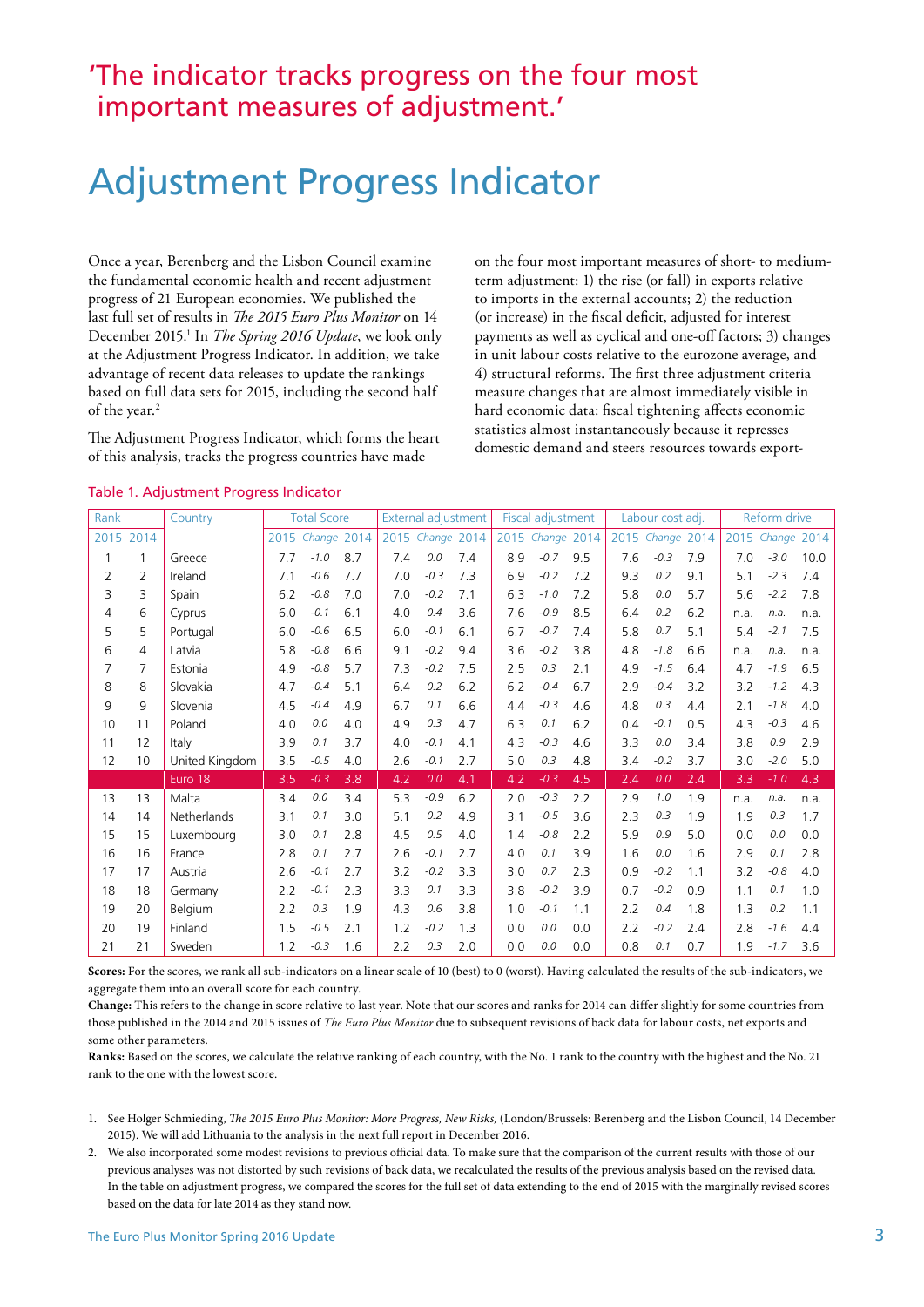### 'Many readings for adjustment progress are slightly below those of December 2015.'

oriented activities. But the structural reforms measured in criterion no. 4 refers often work with a long time lag. They may not show up in hard economic data for a year or two after they have been implemented, but they are a crucial element of the repair process.

For *Te Euro Plus Monitor Spring 2016 Update,* we calculated these four sub-indicators for each country on a scale from 0 (worst) to 10 (best). Using equal weights, we then aggregated the sub-indicators into an overall score for the Adjustment Progress Indicator. We then calculated the relative ranking of each country, with the No. 1 rank going to the country with the highest score and the No. 21 rank to the one with the lowest.

By and large, the results are similar to the ones we presented in *Te 2015 Euro Plus Monitor*. But many readings for adjustment progress are slightly below those of December 2015. There are two major reasons for this. First, the OECD's most recent interim assessment of reform progress in 2015 published in early 2016 revealed that – with some notable exceptions, including **Belgium, France, Italy** and **Te Netherlands** – many countries have become less responsive to reform recommendations, including those coming from the OECD. Second, new data from 2H 2015 shows export growth slowed in the second half of the year as demand from China and other emerging markets weakened. That weighed on the scores for external adjustment progress.

All in all, Europe remains on the right track. Most countries continue to adjust to the challenges posed by the erstwhile euro crisis as well as the competitive pressures of globalisation. As in previous years, the five peripheral countries that received support from European facilities (bilateral loans, European Financial Stability Facility or European Stability Mechanism credits often topped up by the International Monetary Fund), are the star performers in the adjustment ranking. This contradicts the occasional assertion that such support could tempt the recipients to slow down their adjustment. We find no "moral hazard." Instead, **Greece, Ireland, Spain, Cyprus** and **Portugal** have adjusted faster than all other countries in the sample. They had to do it. And they did it. As a result, unemployment is falling rapidly in most of the reform countries (see Chart 2 for more).

But in one key respect, the results for 2015 differ from previous years, including 2014, which is given in Table 1 for comparison. The four countries that succumbed to the euro-confidence crisis first, namely **Greece, Ireland, Portugal** and **Spain,** reduced their adjustment efforts significantly in 2015 (see Chart 1 on page 1). Of the top five performers, only latecomer **Cyprus** did not let its adjustment efforts slip noticeably. For **Ireland, Spain** and to a lesser extent **Portugal,** the drop in score is mostly part of the return to a more normal life after the end of the crisis. After compressing domestic demand and imports drastically during the crisis, they no longer need to adjust as rapidly as before. Instead, they can afford to relax the fiscal reins slightly and let imports rise faster than exports. In that sense, a reduced adjustment effort is a sign of success.

Nonetheless, the drop in the score by 0.8 points for **Spain** and by 0.6 points for **Ireland** and **Portugal** is too pronounced for comfort. These three countries need to watch that they do not squander their hard-won gains.

**Greece** continues to lead the adjustment ranking, as it has done in the years 2012 to 2014. This time, however, its score for adjustment progress falls by a full point, the worst drop ever in the adjustment rankings for any fiscally challenged country. Whereas the less pronounced declines in **Ireland, Portugal** and **Spain** partly reflect a reduced need to adjust as previous efforts bear fruit, the lower score for Greece is the result of a major new shock. In 2015, Greece inflicted upon itself the worst-possible combination of reform reversals and confidence-shattering confrontation with creditors. As a result, Greece propelled itself back into recession. In Ireland, Spain and to a lesser extent Portugal, the slackening of adjustment efforts came at a time of significant economic growth.

By sowing uncertainty and chasing capital out of the country in record amounts, **Greece** has weakened it economic and fiscal position dramatically (see the Focus on

#### Chart 2. Back to Work





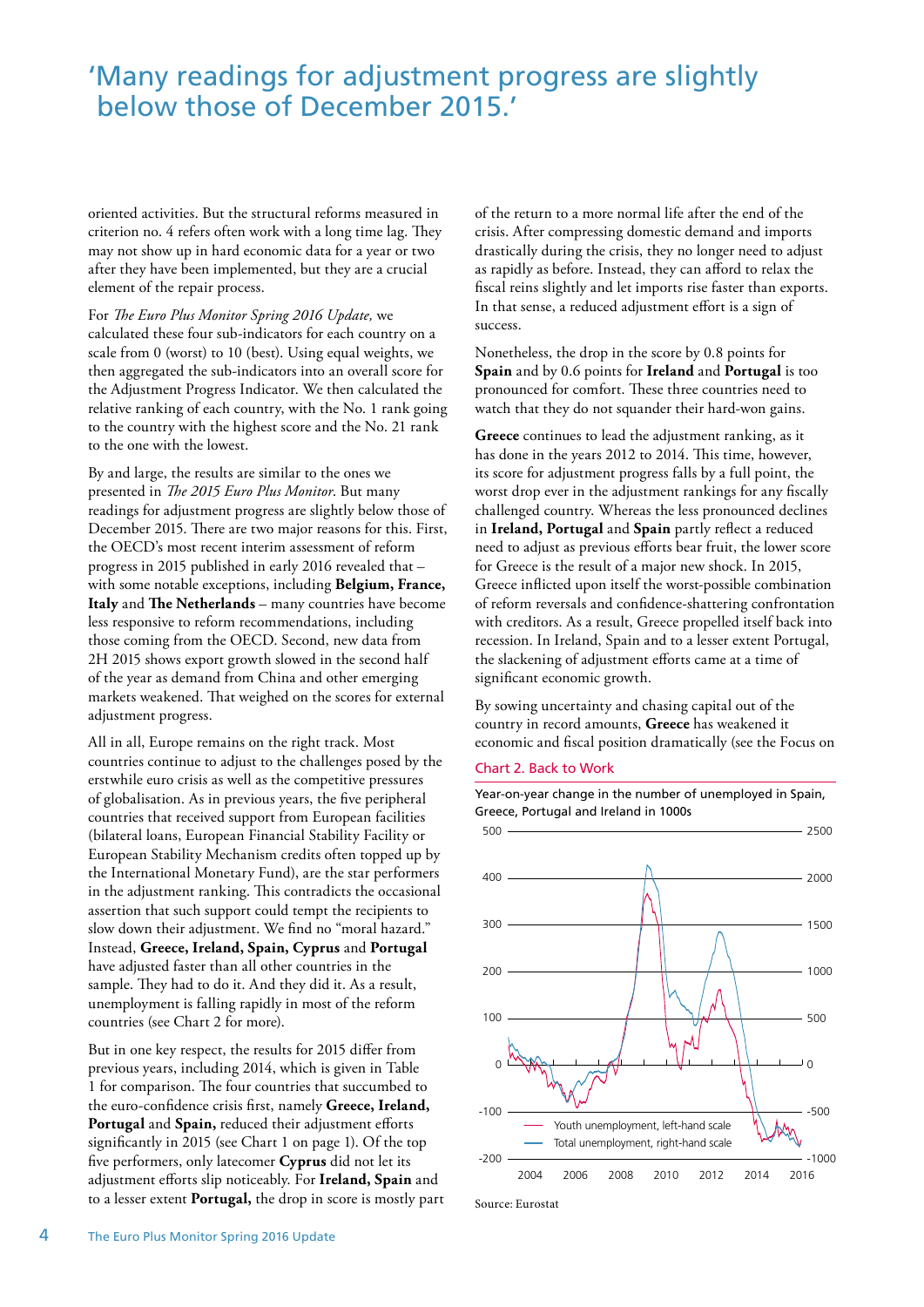### 'No other country has introduced more pro-growth reforms in the last two years than Italy.'

Greece on page 17). That Greece still gets the No. 1 place in the overall adjustment ranking is for only one reason: we measure aggregate progress since 2009. Greece worked hard to improve in previous years. So far, the political shock of 2015 has only undone part of that progress. If Greece and its creditors can now conclude the pending review of the Greek adjustment and support programme fast and in a satisfactory way and if Greece follows up with the required reforms, the outlook for Greece may improve again soon.

Despite some significant slippage, **Ireland** (No. 2) and **Spain** (No. 3) take the next two positions in the overall adjustment-progress ranking. Bucking the trend among the erstwhile programme countries, **Cyprus** surges to No. 4, up from No. 6 in 2015, with an almost unchanged score while all other frontrunners relaxed the reins somewhat. Because Cyprus fell into crisis later, it is still at the stage of serious ongoing adjustment which Spain and Ireland left behind in 2015 already.

Against the trend of reduced adjustment efforts, some of the erstwhile laggards are now shaping up. **Italy** (No. 11, up from No. 12) is benefitting from the reforms of Prime Minister Matteo Renzi. No other country in the sample has introduced more pro-growth reforms in the last two years than Italy. **France** (No. 16) has finally started to address some of its serious structural problems. If it follows up with more serious labour market reforms, it may no longer be the sick man of Europe in a few years' time. **Belgium** (No. 19) remains close to the bottom of the adjustment league. Fortunately, it has moved up somewhat. All in all, we view the shift of adjustment efforts away from erstwhile euro-crisis countries towards the eurozone's big laggards as a (mostly) positive development.

A low score on the Adjustment Progress Indicator can mean two different things. On the positive side, it can signal that countries are not adjusting much because they do not need to. Tis is the case for **Luxembourg** (No. 15), **Germany** (No. 18) and **Te Netherlands** (No. 14). These countries scored well in the separate **Fundamental** Health Indicator in December 2015, where Germany, Luxembourg and The Netherlands took the No. 2, No. 3 and No. 4 slots, respectively. They have less need for adjustment than other countries in the sample.<sup>3</sup>

To some extent, low scores for **Germany** and **Te Netherlands** on recent adjustment progress are part of the convergence within the **eurozone** towards best practice. These countries do not need to adjust as much as other countries. Due to their above-average results in the overall Fundamental Health Indicator presented in *The 2015 Euro Plus Monitor,* they can afford a relatively relaxed fiscal

stance and an above-average rise in real unit labour costs for a while. They also have a less pronounced need for immediate structural reforms than countries with lower scores. Unfortunately, success can breed complacency. While still in good fundamental health for the time being, Germany, The Netherlands and **Sweden** are showing even more signs of complacency than before. Over time, they will need to stop their slippage and implement more serious pro-growth structural reforms again. Otherwise, they will lose their competitive edge over time.

On the negative side, a low score in the Adjustment Progress Indicator can be a harbinger of trouble to come, especially for countries that are in urgent need of reform (as suggested by a simultaneous low score in the Fundamental Health Indicator). In the last few years, **France, Belgium**  and **Finland** exhibited the worst combination: hardly any adjustment progress despite boasting some of the worst long-term fundamentals in the sample. This time, we find a little bit of progress in Belgium and France. Most importantly, both countries have become more serious about pro-growth structural reforms. While their scores remain far too low even on this count, at least the momentum is going in the right direction. As a result, Belgium moves up the ranking to No. 19, up from No. 20. It trades places with **Finland,** now ranked No. 20. **France**  stays at position No. 16.

Of the three non-euro countries in our sample, **Poland**  (No. 10, up from No. 11) maintained its adjustment efforts with an unchanged score of 4.0, somewhat above the eurozone average of 3.5. Note that the analysis does not yet include the current initiatives by Poland's new government. The partial reversal of a pension reform, higher minimum wages and more government spending could hurt Poland's fiscal sustainability and hence its position in the ranking in coming years.

**Sweden** (No. 21) stays at the bottom of the Adjustment Progress Indicator with a further drop in its score largely because it has fallen behind even further on pro-growth structural reforms.

The score for the **United Kingdom** (No. 12, down from No. 10) dropped to  $3.5$  (down from  $4.0$  in 2014). This is the second significant slippage for the United Kingdom in a row. This time, we see two major reasons for the lower score. First, in election year 2015, the United Kingdom slowed the pace of structural reforms. Second, real unit labour costs rose in the United Kingdom by 0.4% in 2015 whereas they fell by 0.6% in the **eurozone**. As a result, the overall United Kingdom score for adjustment progress is now in line with rather than above the eurozone average and slightly below **Italy** (No. 11).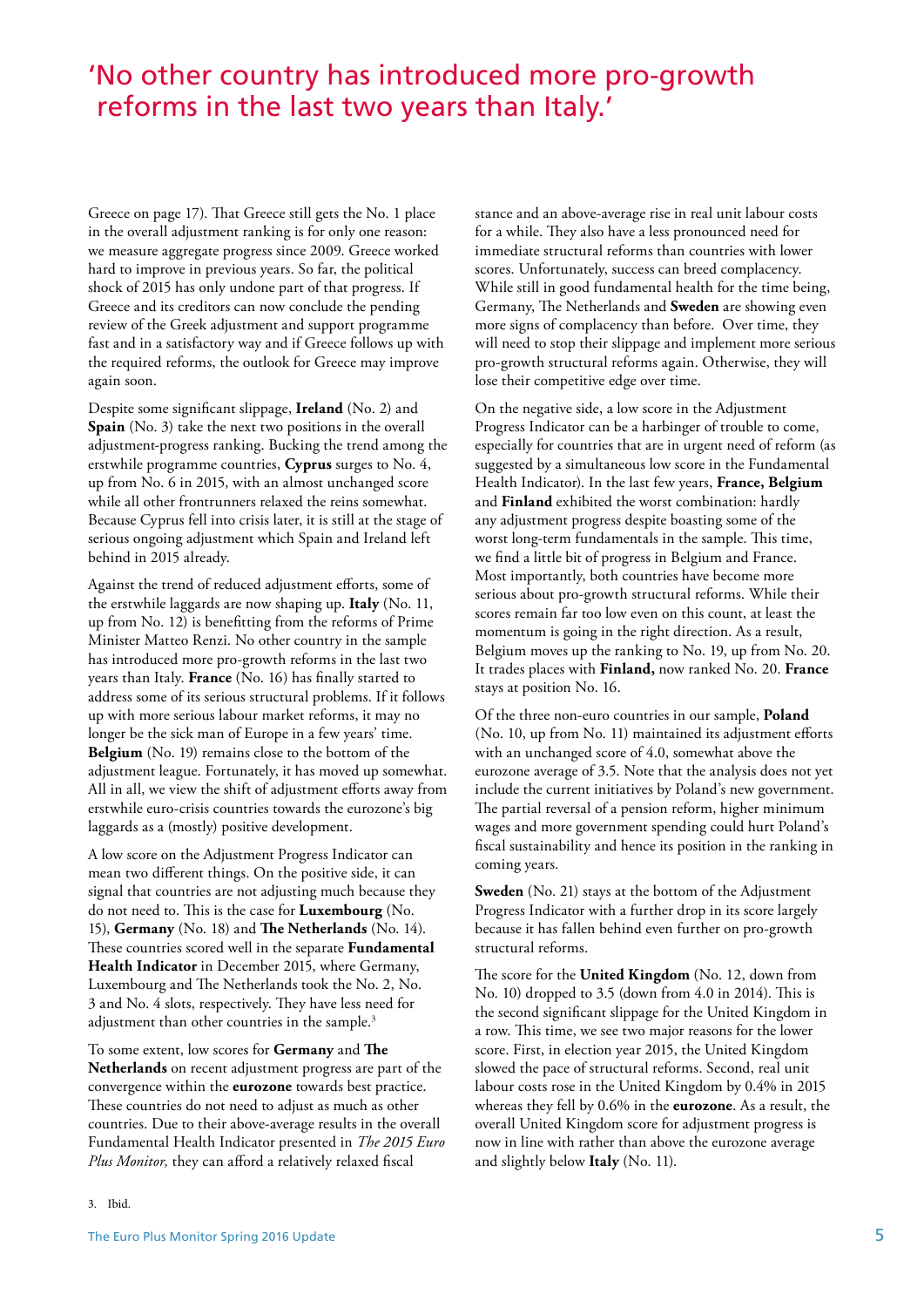## External Adjustment

#### Table 2. External Adjustment 2007-2015

|                |                |                |       |        | Change in net exports 2H 2007 - 2H 2015 |        |                        |       |        |                               |       |        |                   | Rise in export ratio as<br>a percent of GDP |        |  |  |
|----------------|----------------|----------------|-------|--------|-----------------------------------------|--------|------------------------|-------|--------|-------------------------------|-------|--------|-------------------|---------------------------------------------|--------|--|--|
| Rank           |                |                |       |        |                                         |        | <b>Relative to GDP</b> |       |        | Relative to<br>starting level |       |        | 2H 2007 - 2H 2015 |                                             |        |  |  |
|                | 2015 2014      | Country        | Score | Change | Score                                   | Change | Percent                | Score | Change | Percent                       | Score | Change | Percent           | Score                                       | Change |  |  |
| $\mathbf{1}$   | $\mathbf{1}$   | Latvia         | 9.1   | $-0.2$ | 9.6                                     | $-0.1$ | 17.6                   | 9.2   | $-0.2$ | 41.2                          | 10.0  | 0.0    | 15.3              | 8.2                                         | $-0.5$ |  |  |
| $\overline{2}$ | 3              | Greece         | 7.4   | 0.0    | 8.9                                     | 0.4    | 13.4                   | 7.7   | 0.8    | 57.6                          | 10.0  | 0.0    | 4.6               | 4.2                                         | $-1.0$ |  |  |
| 3              | $\overline{2}$ | Estonia        | 7.3   | $-0.2$ | 6.0                                     | $-0.3$ | 10.1                   | 6.6   | $-0.3$ | 16.3                          | 5.5   | $-0.3$ | 24.6              | 10.0                                        | 0.0    |  |  |
| 4              | 4              | Ireland        | 7.0   | $-0.3$ | 5.5                                     | $-0.4$ | 10.0                   | 6.6   | $-0.5$ | 10.9                          | 4.4   | $-0.3$ | 28.8              | 10.0                                        | 0.0    |  |  |
| 5              | 5              | Spain          | 7.0   | $-0.2$ | 8.0                                     | $-0.3$ | 9.5                    | 6.4   | $-0.2$ | 36.7                          | 9.5   | $-0.5$ | 6.7               | 5.0                                         | 0.2    |  |  |
| 6              | 6              | Slovenia       | 6.7   | 0.1    | 6.6                                     | 0.0    | 12.1                   | 7.3   | 0.0    | 18.5                          | 5.9   | 0.0    | 11.6              | 6.8                                         | 0.1    |  |  |
| 7              | 7              | Slovakia       | 6.4   | 0.2    | 5.1                                     | $-0.4$ | 8.4                    | 6.0   | $-0.5$ | 10.4                          | 4.3   | $-0.3$ | 17.4              | 9.0                                         | 1.5    |  |  |
| 8              | 9              | Portugal       | 6.0   | $-0.1$ | 5.8                                     | $-0.4$ | 6.2                    | 5.2   | $-0.2$ | 20.5                          | 6.3   | $-0.5$ | 10.3              | 6.3                                         | 0.3    |  |  |
| 9              | 8              | Malta          | 5.3   | $-0.9$ | 4.3                                     | $-0.5$ | 6.7                    | 5.4   | $-0.6$ | 5.1                           | 3.2   | $-0.3$ | 12.9              | 7.3                                         | $-1.7$ |  |  |
| 10             | 10             | Netherlands    | 5.1   | 0.2    | 3.4                                     | $-0.3$ | 2.5                    | 4.0   | $-0.3$ | 3.5                           | 2.9   | $-0.3$ | 15.5              | 8.3                                         | 1.1    |  |  |
| 11             | 11             | Poland         | 4.9   | 0.3    | 4.7                                     | 0.1    | 4.7                    | 4.7   | 0.1    | 11.9                          | 4.6   | 0.2    | 8.0               | 5.5                                         | 0.5    |  |  |
| 12             | 13             | Luxembourg     | 4.5   | 0.5    | 1.8                                     | 0.4    | $-3.6$                 | 1.8   | 0.6    | $-2.0$                        | 1.8   | 0.2    | 19.7              | 9.9                                         | 0.7    |  |  |
| 13             | 14             | Belgium        | 4.3   | 0.6    | 2.7                                     | 0.2    | 0.0                    | 3.1   | 0.3    | 0.0                           | 2.2   | 0.2    | 14.0              | 7.7                                         | 1.3    |  |  |
|                |                | Euro 18        | 4.2   | 0.0    | 3.7                                     | $-0.2$ | 2.4                    | 3.9   | $-0.1$ | 6.0                           | 3.4   | $-0.2$ | 7.1               | 5.1                                         | 0.4    |  |  |
| 14             | 15             | Cyprus         | 4.0   | 0.4    | 4.0                                     | 0.5    | 3.7                    | 4.4   | 0.5    | 6.9                           | 3.6   | 0.5    | 4.5               | 4.1                                         | 0.2    |  |  |
| 15             | 12             | Italy          | 4.0   | $-0.1$ | 4.2                                     | $-0.3$ | 2.8                    | 4.1   | $-0.2$ | 10.4                          | 4.3   | $-0.4$ | 3.1               | 3.6                                         | 0.2    |  |  |
| 16             | 17             | Germany        | 3.3   | 0.1    | 2.6                                     | $-0.1$ | 0.0                    | 3.1   | $-0.1$ | $-0.1$                        | 2.2   | $-0.1$ | 6.1               | 4.8                                         | 0.5    |  |  |
| 17             | 16             | Austria        | 3.2   | $-0.2$ | 2.9                                     | $-0.3$ | 0.7                    | 3.4   | $-0.3$ | 1.4                           | 2.5   | $-0.3$ | 3.3               | 3.7                                         | 0.1    |  |  |
| 18             | 19             | France         | 2.6   | $-0.1$ | 2.0                                     | $-0.3$ | $-1.1$                 | 2.7   | $-0.2$ | $-4.2$                        | 1.4   | $-0.4$ | 3.7               | 3.8                                         | 0.5    |  |  |
| 19             | 18             | United Kingdom | 2.6   | $-0.1$ | 2.5                                     | $-0.3$ | $-0.3$                 | 3.0   | $-0.2$ | $-1.1$                        | 2.0   | $-0.4$ | 1.0               | 2.8                                         | 0.2    |  |  |
| 20             | 20             | Sweden         | 2.2   | 0.3    | 1.8                                     | 0.2    | $-2.2$                 | 2.4   | 0.2    | $-4.5$                        | 1.3   | 0.2    | 1.6               | 3.0                                         | 0.3    |  |  |
| 21             | 21             | Finland        | 1.2   | $-0.2$ | 0.8                                     | $-0.1$ | $-4.5$                 | 1.6   | $-0.1$ | $-10.9$                       | 0.0   | $-0.2$ | $-1.4$            | 1.9                                         | $-0.2$ |  |  |

Ranks, scores and score changes for External Adjustment Indicator and sub-indicators. Percent values: (1) H2 2015 over H2 2007 change of net exports as percent of GDP, (2) as percent of the starting level and (3) rise in the export ratio in percentage points of GDP. For further explanations see notes under Table 1 on page 3.

If a country has lived beyond its means, the adjustment after the party should show up most visibly in its external accounts. To track the progress, we examined two different aspects of external adjustment, namely 1) the shift in the balance of exports and imports (net exports), and 2) the rise in the share of exports in a country's GDP. Beyond looking at the absolute shifts, we also assessed them relative to the starting position of each country as measured by the pre-crisis share of exports in GDP in 2H 2007. For *The Euro Plus Monitor Spring 2016 Update,* we added data for Q3 and Q4 2015 to the previous analysis.

The overall results confirm the pattern we observed in the last four years. The **eurozone** as a whole has improved its external position since 2007 largely because the erstwhile

crisis countries have shaped up. All economies that were running excessive external deficits until 2007 (or 2009) have turned their external balance around convincingly. **Latvia** (No. 1) maintains its position as the best of the 21 countries in the sample by a wide margin, well ahead of **Greece** (No. 2) and **Estonia** (No. 3), which have switched places in the ranking. **Ireland** (No. 4 again), **Spain** (No. 5 again) and **Portugal** (No. 8, up from No. 9) are also among the top performers.<sup>4</sup> While the eurozone as a whole improved its overall position marginally with a rise in its score to 4.2, up from 4.1, **Italy** fell back to No. 15 (down from No. 12) as a rebound in imports outpaced the rise in exports. Outside the eurozone, **Poland** (No. 11) managed to raise its above-average score whereas

4. The calculations have been affected by data revisions. To make sure that the results reflect the actual progress achieved in the last year rather than changes in accounting practices, we re-calculated the results for previous years using the revised data. In this update, we compared current results including data for 2H 2015 to the re-calculated scores and ranks based on data for 2H 2014. Tese difered slightly from those published in December 2015 on the basis of the old data.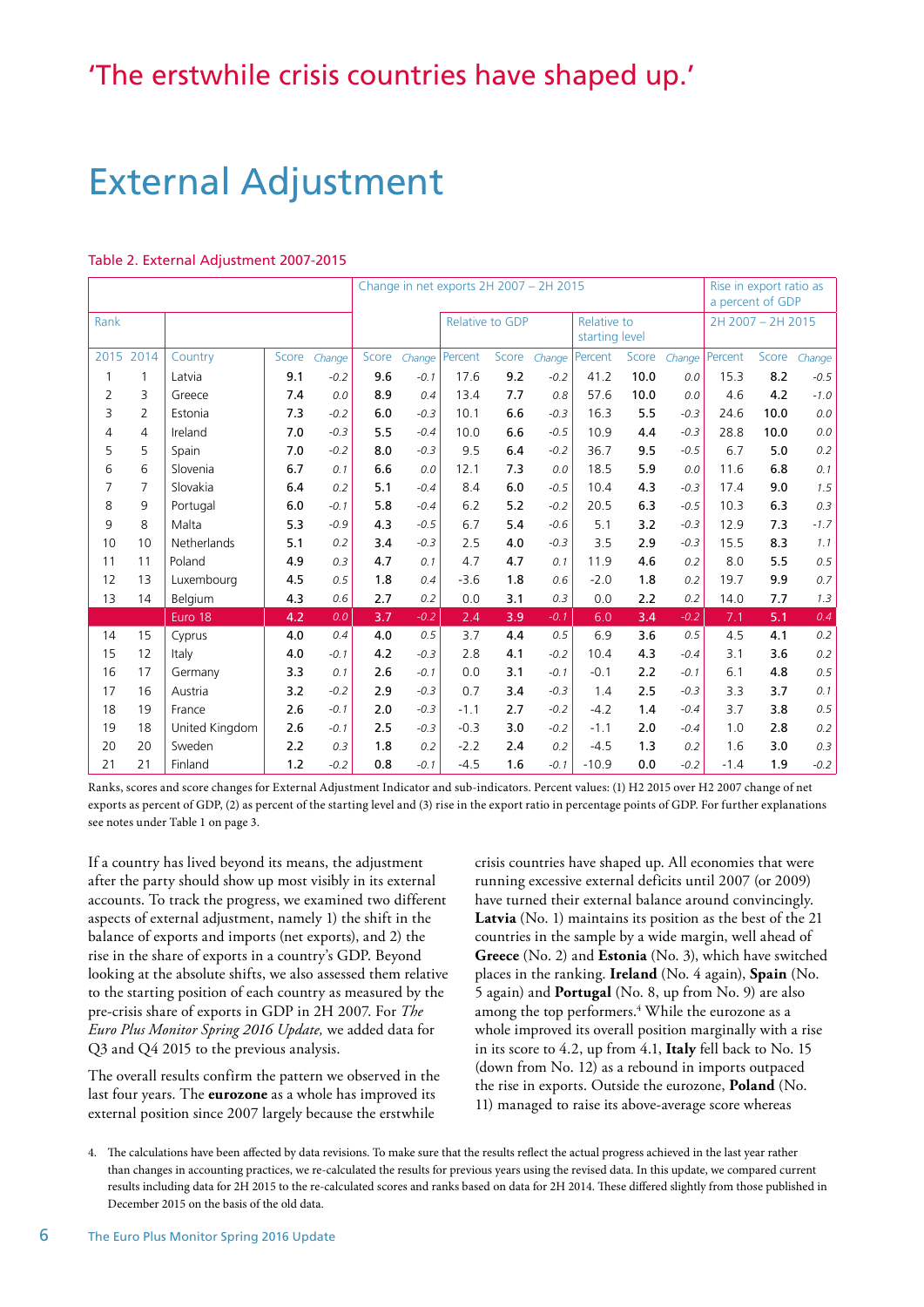### 'The external adjustment continued at a satisfactory pace over the course of 2015.'

the **United Kingdom** (No. 19, down from No. 18) lost a little ground. The United Kingdom now ranks even marginally below **France** in terms of external adjustment since 2007. **Sweden** (No. 20) and **Finland** (No. 21) remain at the bottom of the ranking despite slight progress in Sweden.

For most eurozone members, the external adjustment continued at a satisfactory pace over the course of 2015. But for two reasons, the pace did not quicken very much.

- 1. Weak demand from China and other emerging markets weighed on export growth in the second half of 2015. As a result, the share of exports in GDP for the average of the **eurozone** members rose only marginally to 46.3% in 2H 2015, up from 45.2% in 2H 2014.
- 2. With the period of painful belt-tightening largely over, countries are raising their imports again in line with a rebound in domestic demand.

Whereas the first reason is simply bad luck, the second reason is mostly a sign of success. After a convincing turnaround in external accounts, many countries in the sample can afford to raise their imports again in line with or slightly ahead of the growth in overall GDP. This explains the declines in the scores for **Estonia, Ireland, Latvia, Portugal** and **Spain**. At least in their external accounts, these countries have successfully concluded their impressive external adjustment.

The sad exception among the erstwhile crisis countries is **Greece**. Athens still gets good marks for its overall external adjustment, even rising from third to second place. But the reason is most unfortunate: imports fell by more than exports. The administration of Prime Minister Alexis Tsipras dealt a massive confidence shock to the Greek economy in the first half of 2015. Pervasive political uncertainty is hampering investment into export-oriented activities. That may help to explain why Greek exports are lagging far behind those of other countries at the euro periphery. Despite a record tourist season last summer, Greek exports of goods and services declined over the course of 2015. After a strong rise in its export share in GDP to 30.5% in 2H 2014, up from 23.3% of GDP in 2H 2007, the export share fell back to 28.0% in 2H 2015. As Greeks had to endure further pain in the politically induced economic downturn, imports slumped by more than exports, causing a marked increase in net exports for all the wrong reasons in 2015.

Relative to the results for 2014, we found significant gains in the scores for **Belgium** (up 0.6 points) and **Cyprus**  (up 0.4 points). **Sweden** and **Poland** (up 0.3 points each)

managed smaller improvements. Apart from a significant drop in the score for **Malta** (-0.9 points), for which data can be rather volatile, and modest declines for the erstwhile crisis countries mentioned above (**Estonia, Ireland, Latvia, Portugal** and **Spain**) the results reveal modest slippage in the pace of external adjustment for **Austria, Finland, France, Italy** and the **United Kingdom**. For Austria, France, the United Kingdom and Finland, this should be a concern as it comes from a rather low basis.

Looking at the first of sub-criteria – the rise in the share of net exports in GDP – **Latvia** with its small and very open economy managed the most impressive shift to its external balance by a total of 17.6 percentage points of GDP from 2H 2007 to 2H 2015. It is followed by **Greece**  (a 13.4 point shift), **Slovenia** (12.1 points), **Estonia** (10.1 points) and **Ireland** (10.0 points). The result is also very encouraging for **Spain** with a shift of 9.5 percentage points as it is a much bigger and hence less open economy than the other five.

At the other end of the spectrum, the net export balance has deteriorated significantly in **Finland** (-4.5 percentage

#### Chart 3. Exports Up, Imports Rebound

Real exports and imports of goods and services of the Reform-5 countries in billions of euros



Four-quarter rolling sum of real exports and imports for Italy, Spain, Greece, Portugal and Ireland in billion of euros, chain-linked (2010 = base year) Source: Eurostat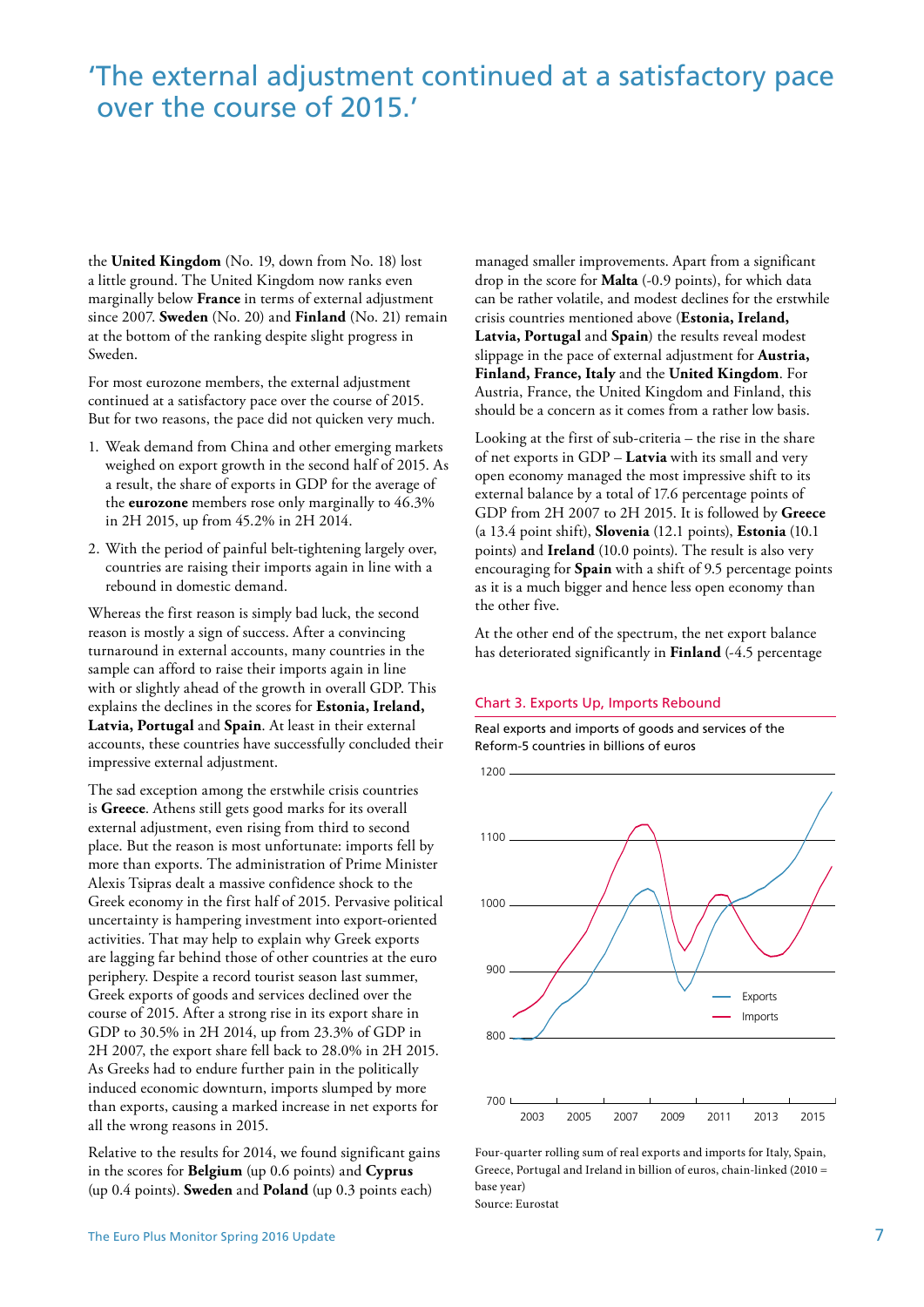### 'Export growth should rebound as the crisis in many emerging markets fades.'

points of GDP from 2H 2007 to 2H 2015), **Luxembourg**  (-3.6 points), **Sweden** (-2.2 points) and **France** (-1.1 points). Data for Luxembourg can be very volatile due the economy's relatively small size. For Finland, Sweden and France, the shift is too pronounced for comfort. See the column on "change in net exports relative to GDP" in Table 2 on page 6 for more.

Of course, a mere glance at the shift in the balance of exports and imports as a share of GDP is somewhat unfair. Small, open economies such as Ireland, Cyprus and the Baltic states find it much easier to shift resources from the domestically oriented to the export-oriented or importcompeting sectors than larger and more closed economies. To account for this, we looked not just at the shift in the balance of import and exports, but also at the shift in a country's net export position relative to the starting level of 2H 2007.

To some extent, the results are similar: **Latvia, Estonia**  and **Ireland** stay at or close to the top whereas **Finland, Sweden, France** and **Germany** remain close to the bottom. Adjusted for their comparatively low starting level, three of the eurozone crisis economies – namely **Greece, Spain** and **Portugal** – have also achieved impressive shifts. This confirms a major rebalancing within Europe. On this criterion, even Italy looks good as, relative to its weak starting level, it has turned around its external balance quite decisively.

A closer look at the drivers of adjustment in the first three years of the eurozone confidence crisis reveals a dark side to the external adjustment story: in some countries, the net export position had improved more through a collapse in imports and less through an actual rise in exports (see the column on "rise in export ratio as a percent of GDP" in Table 3 on page 9). For most countries, this is no longer the case. As the worst of the domestic fiscal squeeze ended in 2014, imports rebounded in most reform countries for more than two years already while the share of exports in GDP continued to grow (see Chart 3 on page 7).

While **Spain** and **Portugal** have done well from 2H 2007 to 2H 2015, raising their export ratio by 6.7% and

10.3% of their GDP, respectively, some of the small, open economies in the eurozone managed even more spectacular improvements. This holds especially for **Ireland** (+28.8 points), **Estonia** (+24.6 points), **Luxembourg** (+19.7 points), **Slovakia** (+17.4 points), **Latvia** (+15.3), **The Netherlands** (+15.5 points) and **Belgium** (+14.0 points).

On the opposite side of the spectrum, **Finland** has not yet recouped the post-Lehman drop in its export ratio. The results are also very weak for the **United Kingdom**  (+1.0 points) and **Sweden** (+1.6 points). With overall gains in the export ratio by 3.1, 3.3 and 3.7 percentage points, respectively, **Italy, Austria** and **France** also lag well behind the eurozone average of 7.1 points.

Combining the findings from the shift in net exports and the rise in the export ratio into one ranking yields the results shown in Table 2 on page 6. **Latvia** (No. 1), **Greece** (No. 2), **Estonia** (No. 3), **Ireland** (No. 4) and **Spain** (No. 5) are the best performers in terms of overall external adjustment, followed by **Slovenia** (No. 6), **Slovakia** (No. 7), **Portugal** (No. 8) and **Malta** (No. 9). However, comparing the countries that recently suffered from the euro-confidence crisis to Estonia and Latvia can be misleading. Hit by the bursting of domestic bubbles, Estonia and Latvia started their own wrenching adjustment earlier than most of the countries affected by the euroconfidence crisis. **Cyprus** confirms this pattern. As the last country to fall victim to the crisis, its overall score for external adjustment is still slightly below the eurozone average. But in response to crisis, Cyprus is now making rapid progress, raising its score by a noteworthy 0.4 points and rising in the ranking to No. 14 based on data for 2H 2015, up from No. 15 for data extending to 2H 2014.

Going forward, we expect the pace of external adjustment to remain largely steady in the **eurozone**. Export growth should rebound as China stimulates its domestic demand and hence its appetite for imports while the crisis in many emerging markets should fade somewhat. At the same time, in an economic recovery driven mostly by domestic demand, imports will likely rise at least as fast as exports for most countries in the sample. If so, we would view that as a healthy development.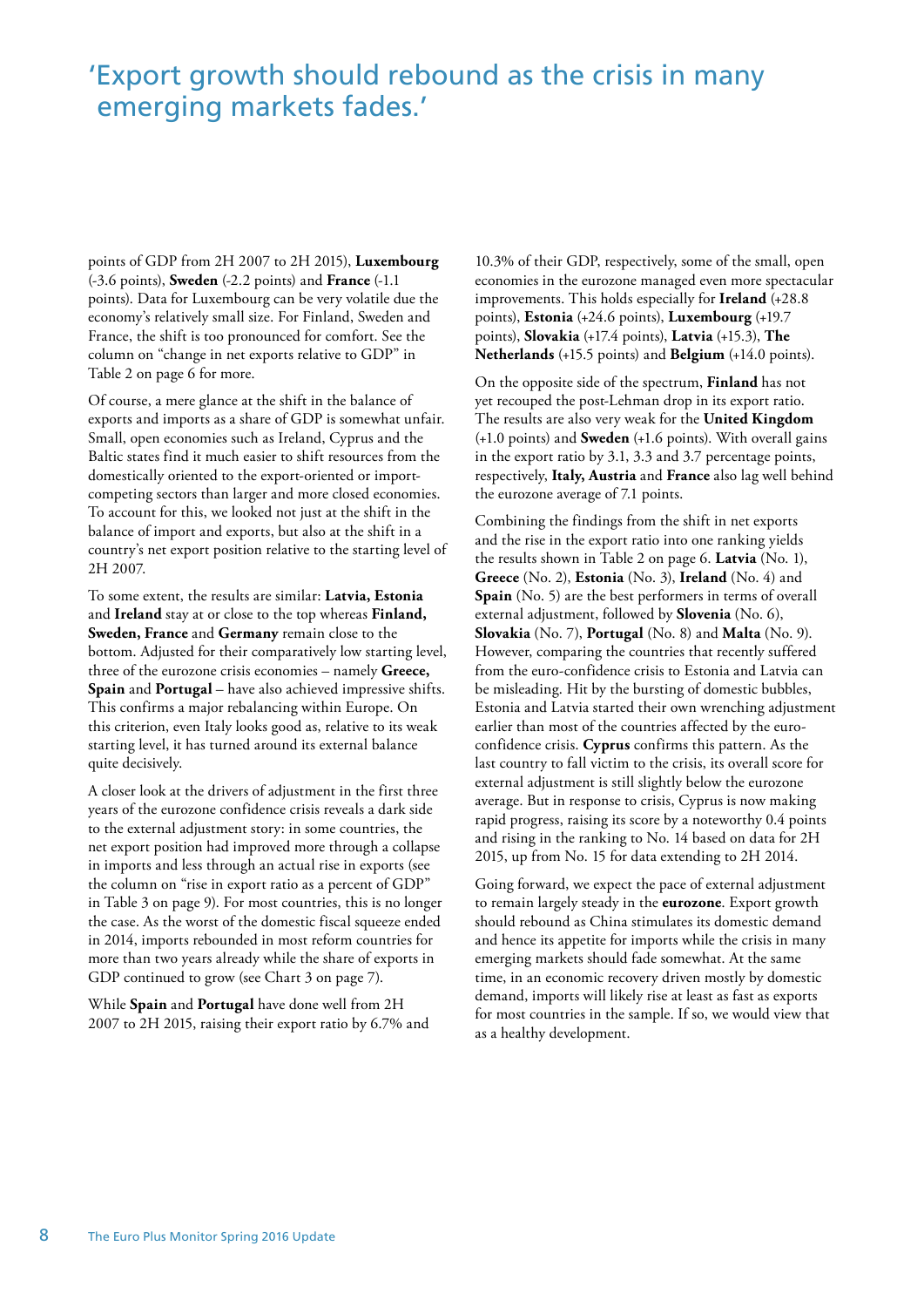### 'The analysis shows a significant convergence of fiscal policy in the eurozone.'

## Fiscal Adjustment

| Rank |                |                |       |        | 2009-15 in percent of GDP |       |        | in percent of required shift |       |         |
|------|----------------|----------------|-------|--------|---------------------------|-------|--------|------------------------------|-------|---------|
| 2015 | 2014           | Country        | Score | Change | Percent                   | Score | Change | Percent                      | Score | Change  |
| 1    | 1              | Greece         | 8.9   | $-0.7$ | 14.1                      | 10.0  | 0.0    | 72.6                         | 7.7   | $-1.3$  |
| 2    | 2              | Cyprus         | 7.6   | $-0.9$ | 8.6                       | 7.6   | $-0.9$ | n.a.                         | n.a.  | n.a.    |
| 3    | 5              | Ireland        | 6.9   | $-0.2$ | 8.4                       | 7.4   | $-0.2$ | 60.9                         | 6.5   | $-0.2$  |
| 4    | 3              | Portugal       | 6.7   | $-0.7$ | 8.2                       | 7.3   | $-0.7$ | 57.1                         | 6.1   | $-0.7$  |
| 5    | $\overline{7}$ | Poland         | 6.3   | 0.1    | 5.2                       | 5.1   | 0.1    | 70.2                         | 7.5   | 0.2     |
| 6    | 4              | Spain          | 6.3   | $-1.0$ | 7.6                       | 6.8   | $-0.9$ | 53.6                         | 5.7   | $-1.0$  |
| 7    | 6              | Slovakia       | 6.2   | $-0.4$ | 5.6                       | 5.4   | $-0.3$ | 65.8                         | 7.0   | $-0.6$  |
| 8    | 8              | United Kingdom | 5.0   | 0.3    | 5.1                       | 5.1   | 0.2    | 46.7                         | 5.0   | 0.3     |
| 9    | 9              | Slovenia       | 4.4   | $-0.3$ | 3.5                       | 3.9   | $-0.2$ | 45.8                         | 4.9   | $-0.3$  |
| 10   | 10             | Italy          | 4.3   | $-0.3$ | 3.0                       | 3.6   | $-0.2$ | 47.0                         | 5.0   | $-0.5$  |
|      |                | Euro 18        | 4.2   | $-0.3$ | 3.2                       | 3.7   | $-0.2$ | 44.1                         | 4.7   | $-0.4$  |
| 11   | 12             | France         | 4.0   | 0.1    | 3.3                       | 3.8   | 0.1    | 39.2                         | 4.2   | $0.2\,$ |
| 12   | 11             | Germany        | 3.8   | $-0.2$ | 0.7                       | 1.9   | 0.0    | 52.6                         | 5.6   | $-0.3$  |
| 13   | 13             | Latvia         | 3.6   | $-0.2$ | 3.0                       | 3.6   | $-0.2$ | n.a.                         | n.a.  | n.a.    |
| 14   | 14             | Netherlands    | 3.1   | $-0.5$ | 2.5                       | 3.2   | $-0.4$ | 28.8                         | 3.1   | $-0.7$  |
| 15   | 15             | Austria        | 3.0   | 0.7    | 2.0                       | 2.9   | 0.4    | 29.2                         | 3.1   | 0.9     |
| 16   | 18             | Estonia        | 2.5   | 0.3    | 1.5                       | 2.5   | 0.3    | n.a.                         | n.a.  | n.a.    |
| 17   | 17             | Malta          | 2.0   | $-0.3$ | 0.7                       | 2.0   | $-0.3$ | n.a.                         | n.a.  | n.a.    |
| 18   | 16             | Luxembourg     | 1.4   | $-0.8$ | 0.0                       | 1.4   | $-0.8$ | n.a.                         | n.a.  | n.a.    |
| 19   | 19             | Belgium        | 1.0   | $-0.1$ | 0.3                       | 1.7   | $-0.1$ | 3.4                          | 0.4   | $-0.1$  |
| 20   | 20             | Finland        | 0.0   | 0.0    | $-2.1$                    | 0.0   | 0.0    | 0.0                          | 0.0   | 0.0     |
|      |                |                |       |        |                           |       |        |                              |       |         |

#### Table 3. Fiscal Adjustment 2009-2015

Ranks, scores and score changes for Fiscal Adjustment Indicator and sub-indicators. Percent values: (1) 2009-2015 change in structural primary balance in percent of GDP and (2) as a share of the required fiscal shift until 2020, adjusted for age-related spending. For further explanations see notes under Table 1 on page 3.

Shifts in the fiscal-policy stance usually show up clearly in the underlying primary balance of the general government accounts. To avoid distortion, we used data that adjust the actual fiscal balance for the impact of the short-term business cycle, interest payments and some significant oneoff factors such as a recapitalisation of banks. Using the latest data from the European Commission as the basis for our analysis, we can draw three major conclusions:<sup>5</sup>

- 1. Taking the last five years together, the countries that were most in need of reining in their excessive deficits have made serious progress, with **Greece** (No. 1) still well ahead of **Cyprus** (No. 2), **Ireland** (No. 3), **Portugal** (No. 4) and **Spain** (No. 6). All five eurozone countries that had to ask taxpayers in other countries for support have tightened their belts quite dramatically over time (see Chart 5 on page 10).
- 2. A number of countries with a fairly comfortable fiscal starting position such as **Germany** (No. 12), **Malta**  (No. 17) and **Luxembourg** (No. 18) have hardly changed their fiscal stance over these five years while **Sweden** and **Finland**, which share the No. 20 position, have even relaxed the fiscal reins noticeably. On a fiveyear view, serious tightening in the fiscally challenged periphery and virtual standstill in parts of the core have resulted in a significant convergence of fiscal policy in the **eurozone** as a whole.
- 3. By and large, austerity is over. After a cumulative fiscal correction of 3.4% of GDP from 2009 to 2014 brought the eurozone's structural primary balance to 1.6% in 2014, the region relaxed the fiscal reins marginally by 0.2% of GDP in 2015. We expect a slightly stronger fiscal stimulus of 0.3% of GDP in 2016.

<sup>5.</sup> European Commission, Ameco database, April 2016.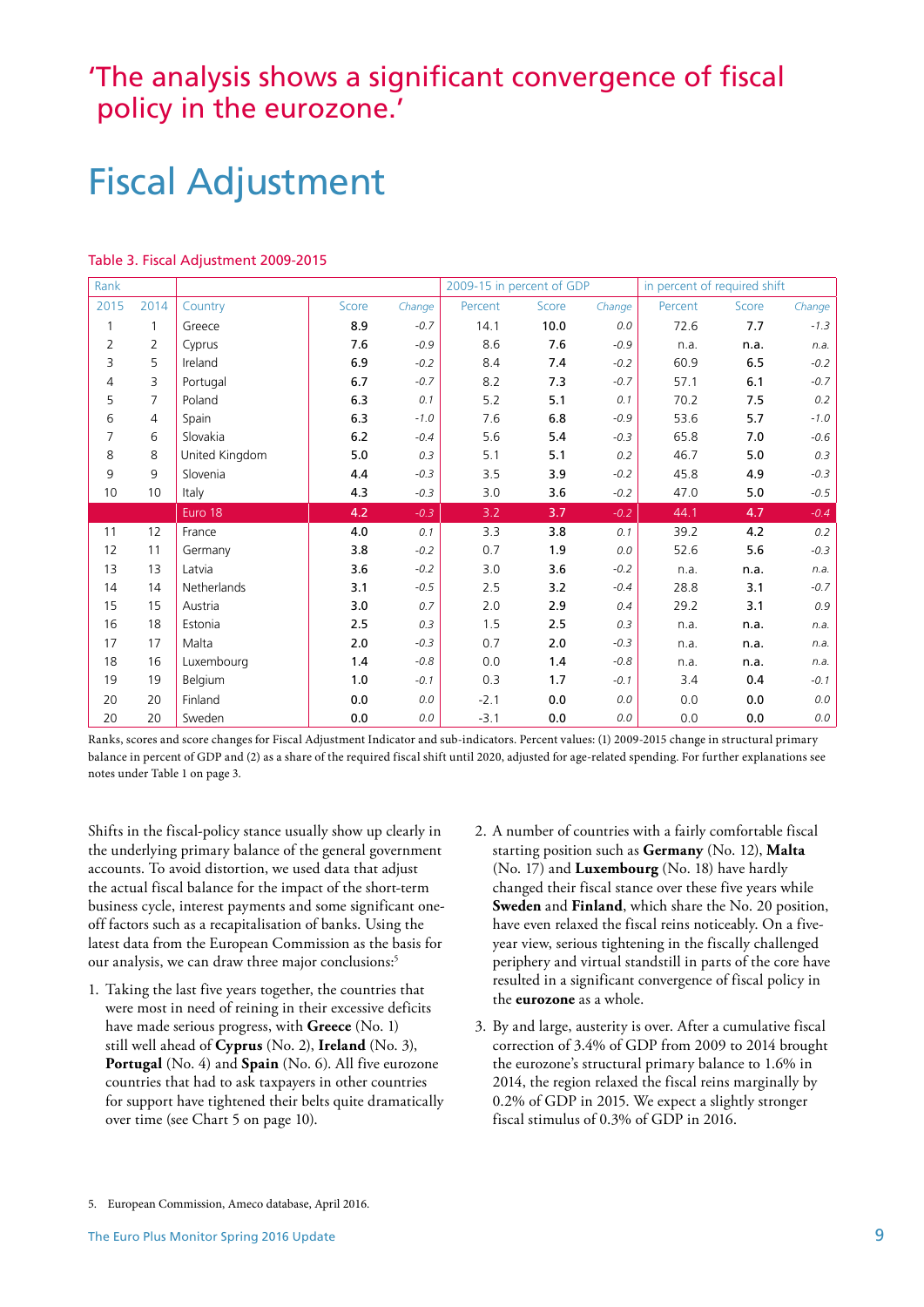### 'All in all, the end of austerity makes sense for the eurozone.'

All in all, the end of austerity makes sense for the eurozone. As Chart 4 shows, the rise in public debt in the eurozone since 1999 has been far less pronounced than in the United States and the **United Kingdom**. Also, the ratio of public debt to GDP finally started to come down in the eurozone in 2015. With real GDP growth around 1.5%, we project a further improvement in 2016.

However, this assessment does not hold for all countries. To some extent, fiscal repair has given way to new fiscal concerns.

- After massive progress in the years before, the preelection loosening of fiscal policy in Portugal (by 0.9% of GDP) and Spain (by 1.3% of GDP) is politically understandable, but economically unfortunate. Spain certainly did not need to stimulate demand artificially. For Italy, the stimulus of 0.3% of GDP can be justified as a means to offset the impact of a serious labour market reform which might otherwise constrain demand before the full positive supply response becomes visible.
- Following a modest pre-election fiscal stimulus of 0.6% of GDP in 2014, Greece allowed itself further fiscal

#### Chart 4. Rise in the Debt Burden

Change in public debt ratio in percent of GDP



Increase in ratio of public debt to GDP, in percent of GDP, since the end of 1998

Sources: Eurostat, Berenberg forecasts for 2016

slippage of 0.7% of GDP in 2015. Unfortunately, this did not help the hard-pressed Greek population at all. For a country that had just emerged in 2014 from one of the worst adjustment recessions on record in Western economies, shattering fragile confidence by a full-blown and futile confrontation with the country's only willing lenders proved to be a costly disaster in 2015 instead. Sadly, Greece will have little choice but to offset the costs of its confrontation with creditors and its recent fiscal slippage through some additional austerity measures in 2016 and 2017.

As Table 3 on page 9 shows, the overall change in Greece's underlying fiscal position of 14.1% of GDP since 2009 exceeds that of any other country in *The Euro Plus Monitor Spring 2016 Update* despite some slippage in the last two years. With a less dismal starting point and a lessfrontloaded approach, the cumulative fiscal repair since 2009 has been less dramatic than in Greece but still quite breathtaking in **Ireland** (8.4% of GDP), **Portugal** (8.2%) and **Spain** (7.6%). Even **Cyprus**, which fell into crisis only in 2013, managed a total fiscal correction of 8.6% of its GDP until the end of 2015.

#### Chart 5. Fiscal Repair

Change in underlying fiscal balance since 2009 in percent of GDP



Sources: European Commission, Berenberg calculations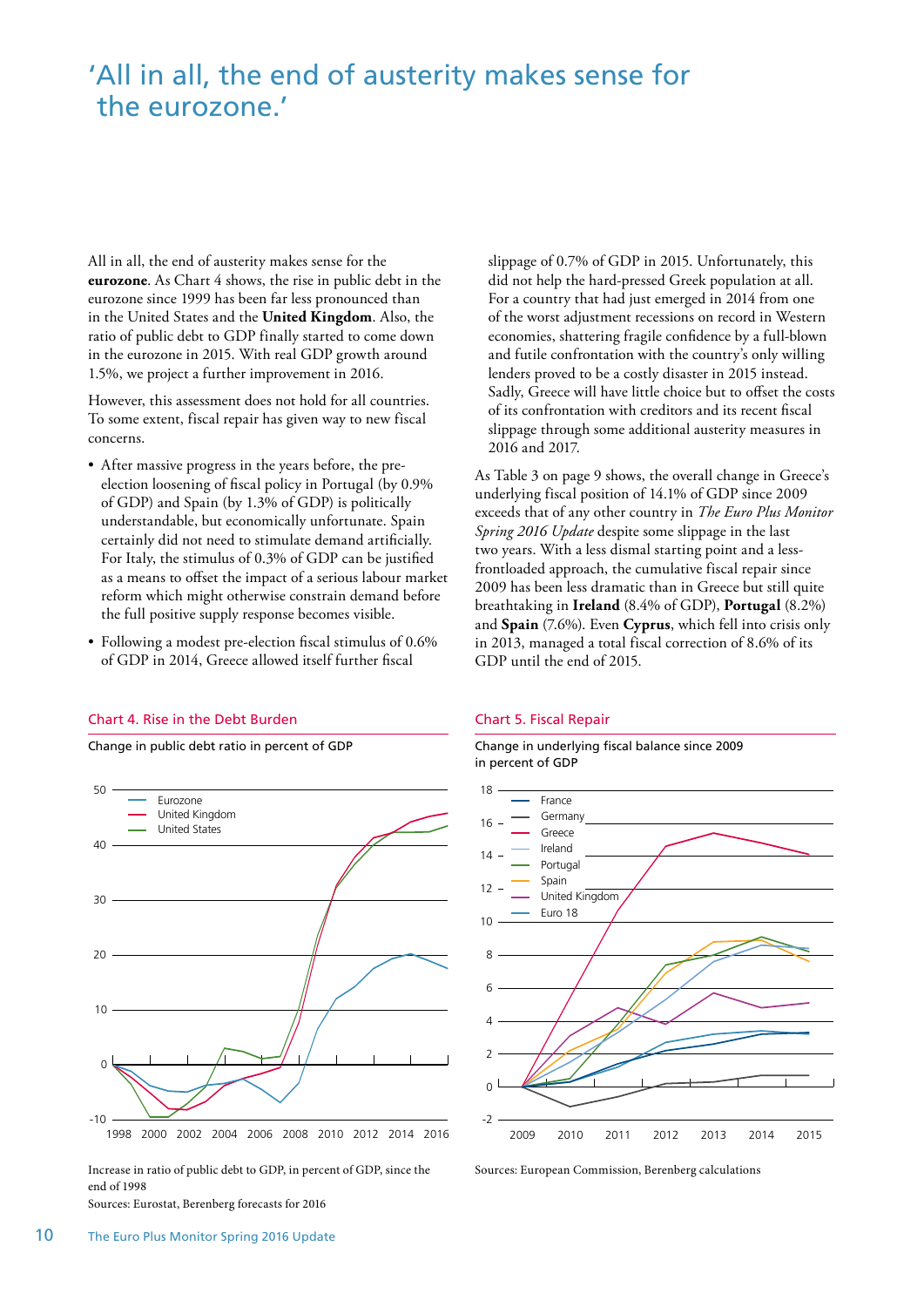### 'Germany has the fiscal space for its extra spending on refugees.'

Of course, the size of the fiscal shift over time tells only half the story. We have to relate it to the actual adjustment need. In 2014, the International Monetary Fund estimated how much countries would have to shift their cyclically adjusted primary balance between 2014 and 2020 to get to a deficit-to-GDP ratio of 60% by 2030, also adding an adjustment for age-related spending.6 We took these numbers – including their underlying assumptions – and added the actual adjustment progress in 2015 over 2009. We then related the total required shift in stance between 2009 and 2020 to what has already been achieved from 2009 to 2015.

On this measure, **Greece** has made the most progress in the eurozone over the last five years taken together, as shown in the column on "fiscal adjustment in percent of required shift" in Table 3 on page 9.7 It is followed by **Poland, Slovakia, Ireland, Portugal** and **Spain**.

We combined both fiscal adjustment measures, namely the estimated total shift in 2010-2015 in absolute terms and the adjustment so far relative to the total adjustment need until 2020, for the overall fiscal-adjustment score. With the exception of **Poland**, the score worsened for all the frontrunners and many other countries. However, **Austria** 

(No. 15), the **United Kingdom** (No. 8) and **Estonia** (No. 16) managed to improve their score in a meaningful way in 2015.

The mediocre ranking for **Germany** (No. 12) needs to be seen in context. Although Germany has gone through hardly any austerity since 2009, its sustainability gap remains so small that, unlike **France**, the shortfall is no reason for concern for the time being. Germany could easily afford its small fiscal stimulus of 0.1% of GDP in 2015. As it continues to benefit from the rapid rise in employment and tax receipts unleashed by its 2004 labour market reforms, Germany has the fiscal space for the extra spending on refugees which may amount to 0.6% of its GDP in 2016.

For **France** (No. 11) and even more so for **Belgium** (No. 19), the below-average score for fiscal adjustment is a greater concern because these countries have an aboveaverage need to adjust. In 2015, the score for France improved slightly to 4.0, up from 3.9, while the score went down for Belgium as well as for most other countries surveyed.

- 6. International Monetary Fund, Fiscal Monitor, 2013 and 2014 (Washington DC: IMF, 2013 and 2014). These estimates are subject to change, they also deviate somewhat from those of the European Commission. But the EU and IMF estimates of how much countries are shifing their cyclically adjusted primary balances tend to be similar.
- 7. The estimate for Greece should be taken with even more caution than the other estimates. As the IMF has not updated its estimates for the overall adjustment need for Greece, we used the IMF's 2013 estimates for Greece. We corrected these estimates for two factors, namely the fscal changes that have happened since then and the massive capital fight and relapse into recession caused by political developments at the end of 2014 and early 2015. These developments have weakened the Greek economy to such an extent that, in order to get public debt back on a sustainable track, further fscal measures will be required. Tis has raised Greece's sustainability gap by at least 2% of its GDP. We thus add two points to the total required fscal shifs. See the Focus on Greece on page 17.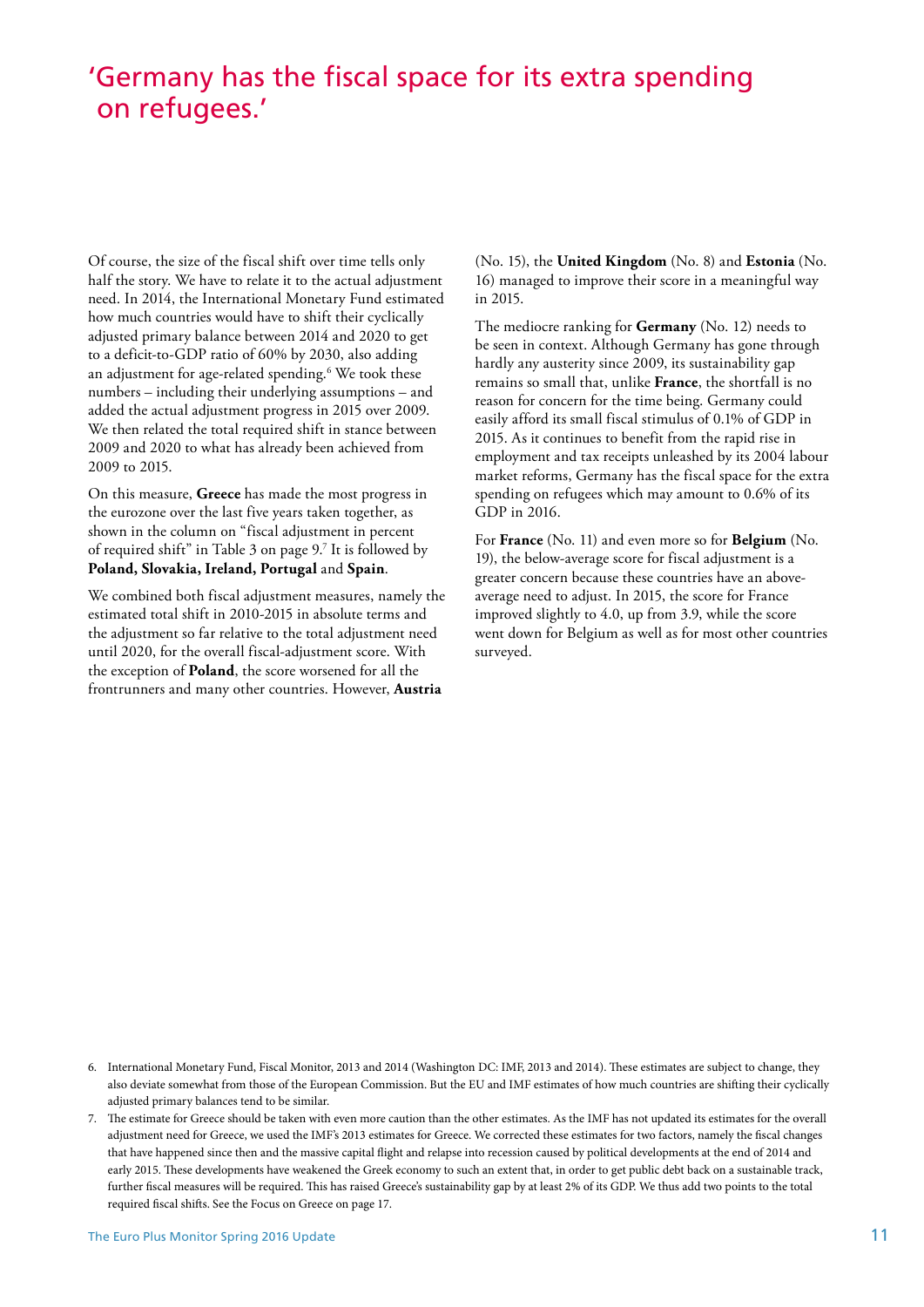### 'On a six-year view, wage pressures have converged within the eurozone.'

## Swing in Labour Cost Dynamics

#### Table 4. Labour Cost Adjustment 2009-2015

|      |           |                |          |        |         | Real Unit Labour Costs 2009-2015 |                     | Nominal Unit Labour Costs 2009-2015 |          |        |         |                                                |              |               |      |        |
|------|-----------|----------------|----------|--------|---------|----------------------------------|---------------------|-------------------------------------|----------|--------|---------|------------------------------------------------|--------------|---------------|------|--------|
| Rank |           |                | Absolute |        |         | Shift from<br>2000-2009          | relative to Euro 18 |                                     | Absolute |        |         | Shift from<br>2000-2009<br>relative to Euro 18 |              |               |      |        |
|      | 2015 2014 | Country        | Score    | Change | Percent | Score                            | Change              | Percent Score                       |          | Change | Percent |                                                | Score Change | Percent Score |      | Change |
| 1    | 1         | Ireland        | 9.3      | 0.2    | $-22.3$ | 10.0                             | 0.0                 | 32.4                                | 10.0     | 0.0    | $-17.2$ | 10.0                                           | 0.2          | 31.1          | 7.1  | 0.6    |
| 2    | 2         | Greece         | 7.6      | $-0.3$ | $-7.5$  | 6.0                              | $-0.7$              | 14.4                                | 6.9      | $-0.5$ | $-11.5$ | 9.0                                            | $-0.2$       | 40.0          | 8.4  | 0.0    |
| 3    | 5         | Cyprus         | 6.4      | 0.2    | $-8.0$  | 6.3                              | 0.1                 | 10.7                                | 5.7      | $-0.1$ | $-6.3$  | 7.0                                            | 0.6          | 27.5          | 6.6  | 0.3    |
| 4    | 8         | Luxembourg     | 5.9      | 0.9    | $-9.1$  | 7.1                              | 2.0                 | 20.7                                | 8.9      | 0.7    | 6.8     | 2.0                                            | 0.6          | 20.0          | 5.6  | 0.3    |
| 5    | 7         | Portugal       | 5.8      | 0.7    | $-10.7$ | 8.3                              | 1.7                 | 3.8                                 | 3.5      | 0.6    | $-6.0$  | 6.9                                            | 0.2          | 12.2          | 4.5  | 0.2    |
| 6    | 6         | Spain          | 5.8      | 0.0    | $-7.1$  | 5.7                              | 0.2                 | 5.8                                 | 4.1      | $-0.1$ | $-6.2$  | 7.0                                            | $-0.1$       | 24.5          | 6.2  | 0.1    |
| 7    | 4         | Estonia        | 4.9      | $-1.5$ | $-3.8$  | 3.2                              | $-2.9$              | 12.7                                | 6.3      | $-1.5$ | 13.7    | 0.0                                            | $-1.7$       | 58.0          | 10.0 | 0.0    |
| 8    | 3         | Latvia         | 4.8      | $-1.8$ | $-3.8$  | 3.3                              | $-3.3$              | 7.4                                 | 4.6      | $-1.7$ | 8.3     | 1.4                                            | $-2.2$       | 67.4          | 10.0 | 0.0    |
| 9    | 9         | Slovenia       | 4.8      | 0.3    | $-3.5$  | 3.0                              | 0.7                 | 3.1                                 | 3.2      | 0.1    | $-1.0$  | 5.0                                            | 0.2          | 35.5          | 7.7  | 0.2    |
| 10   | 10        | United Kingdom | 3.4      | $-0.2$ | $-6.9$  | 5.6                              | $-0.3$              | 8.2                                 | 4.9      | $-0.3$ | 9.6     | 0.9                                            | $-0.3$       | $-4.2$        | 2.3  | 0.0    |
| 11   | 11        | Italy          | 3.3      | 0.0    | $-1.5$  | 1.6                              | 0.1                 | 6.2                                 | 4.3      | $-0.1$ | 4.5     | 2.9                                            | $-0.2$       | 12.1          | 4.5  | 0.0    |
| 12   | 15        | Malta          | 2.9      | 1.0    | $-4.3$  | 3.7                              | 2.5                 | 5.5                                 | 4.0      | 0.9    | 10.0    | 0.8                                            | 0.5          | 2.6           | 3.2  | 0.3    |
| 13   | 12        | Slovakia       | 2.9      | $-0.4$ | $-0.8$  | 1.1                              | $-0.7$              | $-0.6$                              | 2.1      | $-0.5$ | 2.7     | 3.6                                            | $-0.3$       | 13.2          | 4.7  | 0.0    |
|      |           | Euro 18        | 2.4      | 0.0    | $-1.7$  | 1.7                              | 0.4                 | 0.0                                 | 2.3      | 0.0    | 4.6     | 2.9                                            | $-0.3$       | 0.0           | 2.9  | 0.0    |
| 14   | 14        | Netherlands    | 2.3      | 0.3    | $-0.5$  | 0.9                              | 0.7                 | $-0.6$                              | 2.1      | 0.1    | 4.5     | 2.9                                            | 0.3          | 2.4           | 3.2  | 0.2    |
| 15   | 13        | Finland        | 2.2      | $-0.2$ | $-1.2$  | 1.4                              | $-0.2$              | 6.1                                 | 4.2      | $-0.3$ | 9.7     | 0.9                                            | $-0.3$       | $-3.1$        | 2.5  | 0.0    |
| 16   | 16        | Belgium        | 2.2      | 0.4    | $-1.8$  | 1.8                              | 1.0                 | 1.7                                 | 2.8      | 0.2    | 7.2     | 1.8                                            | 0.2          | $-3.4$        | 2.4  | 0.2    |
| 17   | 17        | France         | 1.6      | 0.0    | 1.3     | 0.0                              | 0.0                 | $-0.8$                              | 2.0      | 0.1    | 7.2     | 1.9                                            | $-0.2$       | $-2.9$        | 2.5  | 0.0    |
| 18   | 18        | Austria        | 0.9      | $-0.2$ | 0.2     | 0.4                              | 0.1                 | $-3.8$                              | 1.0      | $-0.2$ | 10.1    | 0.7                                            | $-0.6$       | $-11.2$       | 1.3  | $-0.1$ |
| 19   | 20        | Sweden         | 0.8      | 0.1    | 0.2     | 0.4                              | 0.4                 | 1.2                                 | 2.7      | 0.1    | 16.8    | 0.0                                            | 0.0          | $-19.8$       | 0.2  | $-0.1$ |
| 20   | 19        | Germany        | 0.7      | $-0.2$ | $-0.5$  | 0.9                              | 0.1                 | $-5.4$                              | 0.5      | $-0.1$ | 8.9     | 1.2                                            | $-0.7$       | $-19.4$       | 0.2  | $-0.2$ |
| 21   | 21        | Poland         | 0.4      | $-0.1$ | $-1.6$  | 1.7                              | $-0.4$              | $-15.4$                             | 0.0      | 0.0    | 13.7    | 0.0                                            | 0.0          | $-26.8$       | 0.0  | 0.0    |

Ranks, scores and score changes for Labour Cost Adjustment Indicator and sub-indicators. Percent values: (1) 2009-2015 cumulative change in real unit labour costs, in percent; (2) shift in cumulative real unit labour cost change between periods 2000-2009 and 2009-2015, relative to the Eurozone, in percent; (3) 2009-2015 cumulative change in euro nominal unit labour costs, 2007-2015 for non-eurozone countries, in percent; (4) shift in cumulative euro nominal unit labour cost change between periods 2000-2009 and 2009-2015, relative to the eurozone, 2000-2007 to 2007- 2015 for non-eurozone countries, in percent. For further explanations see notes under Table 1 on page 3.

Labour costs are an imperfect gauge of competitiveness. The ultimate yardstick of competitiveness is whether or not a company or country can profitably sell its wares. But as other factors such as changes in product quality, brand value, consumer tastes and the mix of goods and services offered by a company or a country are often longer-term processes and are more difficult to quantify, changes in nominal and real unit labour costs do provide some useful insights into the near-term adjustment dynamics of a country. This holds especially true if a decline in unit labour costs goes along with a rise in net exports, indicating that a country has indeed improved its competitive position.

To evaluate adjustment progress, we examined how much changes in nominal and real unit labour costs are deviating from the eurozone average. We conducted the analysis in three steps. First, we calculated the cumulative change in

real unit labour costs between 2009 and 2015 and ranked countries according to their deviation from the eurozone average, awarding the highest score to the country with the biggest relative fall. Second, we related this to what happened in the 2000-2009 period, assigning the best score to the country which made the biggest shift from an above-average cumulative rise in unit labour costs in the earlier period to a below-average increase thereafter. Third, we repeated the exercise for nominal unit labour costs. We then derived an overall score and ranking by combining these components.

Overall, three results stand out:

1. On a six-year view, wage pressures have converged within the **eurozone**: most of the euro members with excessive wage increases until 2009 have gone through a big correction. Under the pressure of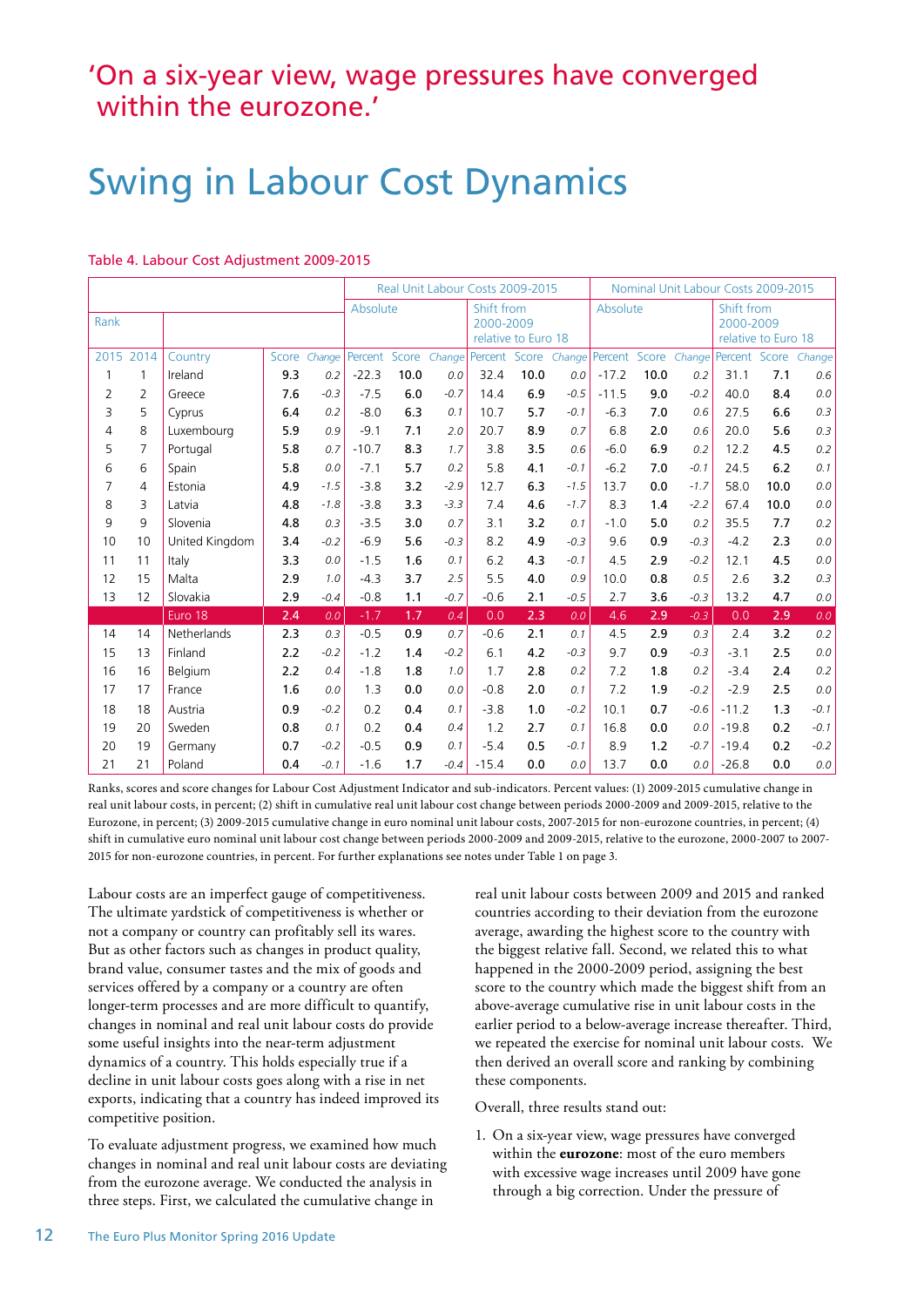### 'France is at least taking some steps in the right direction.'

record unemployment and the lagging impact of a deep adjustment crisis that lasted until 2013, the five countries that had to ask taxpayers elsewhere for help have slashed their labour costs the most. **Ireland** (No. 1) tops the ranking for labour cost adjustment ahead of **Greece** (No. 2), **Cyprus** (No. 3), **Portugal** (No. 5) and **Spain** (No. 6).

- 2. Conversely, nominal unit labour costs have risen significantly in many core countries such as **Germany**  (No. 20), **Austria** (No. 18), **France** (No. 17) and **Belgium** (No. 16) over the course of the last six years. For Germany and to a lesser extent Austria, it makes sense to be close to the bottom of the European league table as their labour markets are comparatively healthy. For France and Belgium, the low scores are more problematic.
- 3. Instead of a clear core versus periphery split, the picture became much more nuanced in 2015. Whereas rapid economic growth helped **Ireland** to raise its productivity and reduce unit labour costs in 2015 significantly, the relapse into recession pushed unit labour costs up in **Greece**. While **Portugal** made further progress in terms of labour cost adjustment, **Spain** did not. In core Europe, **France** started to correct its labour cost disadvantage relative to **Germany** as nominal labour costs increases in France lagged behind those of its neighbour from the other side of the Rhine.

#### Chart 6. Back to Balance

160

Nominal unit labour costs Germany versus Spain 1990=100



Sources: European Commission, Berenberg calculations

Having been among the star performers in previous years, **Estonia** (No. 7, down from No. 4) and **Latvia** (No. 8, down from No. 3) continued to slide downwards in the ranking. This makes sense. The two small, open economies on the Baltic Sea had successfully concluded their own post-bubble adjustment process two years ago and started to relax the reins somewhat.

Comparing nominal unit labour costs in **Germany** to those in **Spain** brings out the return to a better balance (see Chart 6 below). In the wake of the German unification boom, labour costs surged across much of Europe. After Spain devalued the peseta in 1992 in various steps from September 1992 to March 1995, the temporary boost to its competitive position allowed the country to outgrow Germany by a wide margin. But through wage restraint enforced by mounting unemployment and serious labour market reforms, Germany restored its competitive position over time while Spain became careless in its credit-driven heydays until 2007. With German wage costs rebounding on the back of virtual full employment and Spanish workers forced to tighten their belts, the relative position of Spain versus Germany is now back to where it was 25 years ago. Both countries are good places for job-creating inward investment. Looking ahead, a simple extrapolation of trends would suggest that Germany needs to take care to not allow itself too much of a party.

The real problem in the eurozone remains **France** (No. 17). The inflexible French labour market has still not responded adequately to the challenge of high unemployment. Labour costs remain excessive. But France is at least taking some steps in the right direction. Its nominal unit labour costs rose by merely 0.4% in 2015, below the 0.7% average for the eurozone. However, this did not suffice to raise the French score which, at 1.6, remains well below the 2.4 average for the currency area as a whole. France still has a long way to go towards a well-functioning labour market.

The same can be said for **Finland** (No. 15) which saw real unit labour costs rise slightly further relative to the eurozone average in 2015.

Looking at the absolute changes in real unit labour costs in the six years leading up to 2015 (see the column on "real unit labour costs 2009-2015, absolute in percent" in Table 4 on page 12), **Ireland** has made the most heroic adjustment (-22.3%), followed by **Portugal** (-10.7%), **Luxembourg** (-9.1%), **Cyprus** (-8.0%), **Greece** (-7.5%), **Spain** (-7.1%) and the **United Kingdom** (-6.9%). The only countries with a cumulative rise in their real unit labour costs are **France** (+1.3%), **Austria** and **Sweden** (+0.2% each).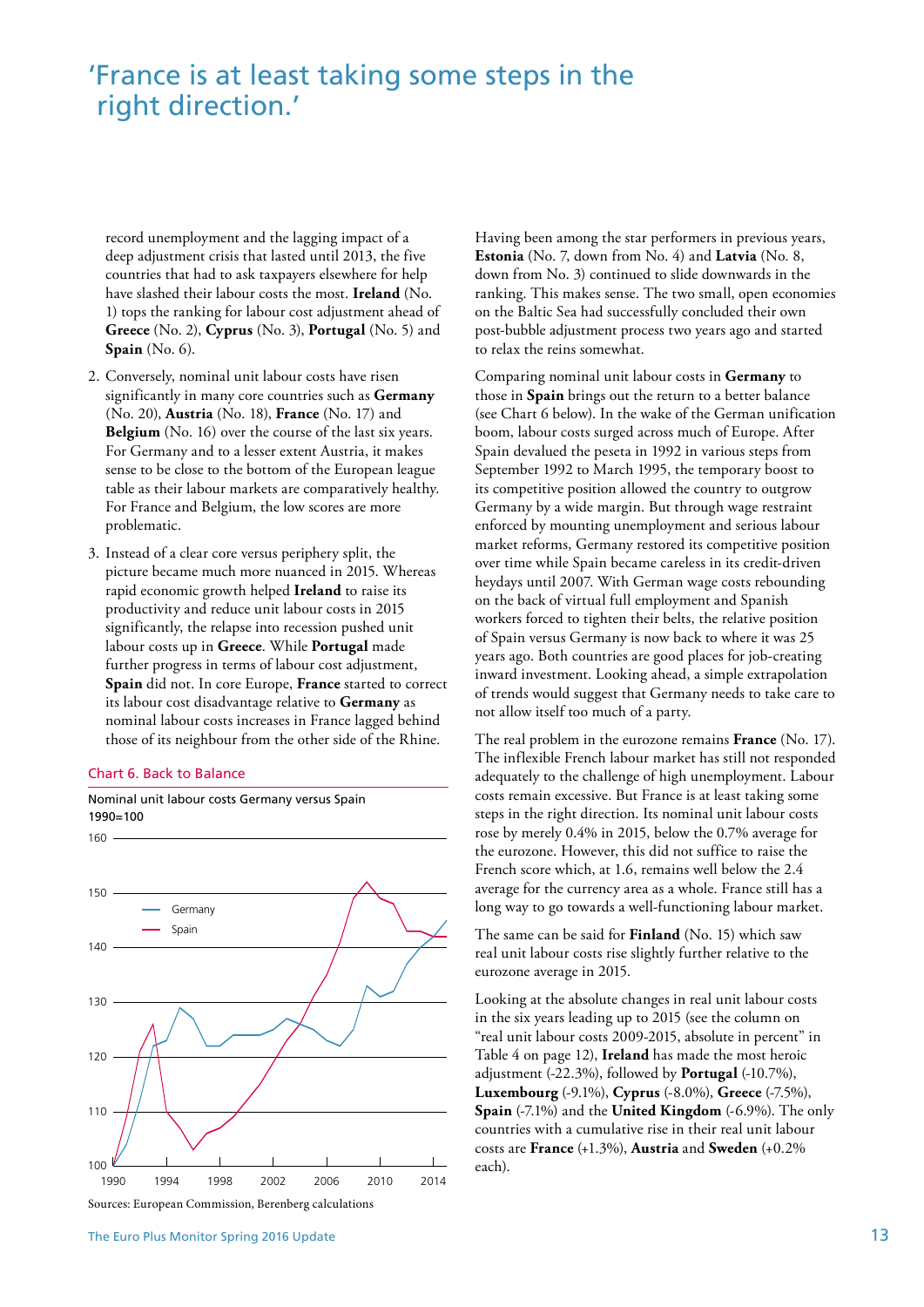### 'Crises are handmaidens of change.'

## Reform Drive

#### Table 5. Reform Drive 2015

| Rank           |                |                |         |        | OECD reform responsiveness indicator |           |           |  |  |  |  |
|----------------|----------------|----------------|---------|--------|--------------------------------------|-----------|-----------|--|--|--|--|
| 2015           | 2013           | Country        | Score   | Change | Adjusted average                     | 2014/2015 | Average   |  |  |  |  |
|                |                |                |         |        | 2010-2015                            |           | 2010-2013 |  |  |  |  |
| $\mathbf{1}$   | $\mathbf{1}$   | Greece         | $7.0\,$ | $-3.0$ | 0.64                                 | 0.30      | 0.87      |  |  |  |  |
| $\overline{2}$ | 2              | Spain          | 5.6     | $-2.2$ | 0.54                                 | 0.30      | 0.70      |  |  |  |  |
| 3              | 3              | Portugal       | 5.4     | $-2.1$ | 0.53                                 | 0.30      | 0.68      |  |  |  |  |
| 4              | 4              | Ireland        | 5.1     | $-2.3$ | 0.50                                 | 0.25      | 0.67      |  |  |  |  |
| 5              | 5              | Estonia        | 4.7     | $-1.9$ | 0.47                                 | 0.27      | 0.60      |  |  |  |  |
| 6              | $\overline{7}$ | Poland         | 4.3     | $-0.3$ | 0.44                                 | 0.44      | 0.45      |  |  |  |  |
| $\overline{7}$ | 13             | Italy          | 3.8     | 0.9    | 0.41                                 | 0.55      | 0.32      |  |  |  |  |
|                |                | Euro 18        | 3.3     | $-1.0$ | 0.37                                 | 0.28      | 0.42      |  |  |  |  |
| 8              | 10             | Austria        | 3.2     | $-0.8$ | 0.36                                 | 0.30      | 0.40      |  |  |  |  |
| 9              | 9              | Slovakia       | 3.2     | $-1.2$ | 0.36                                 | 0.25      | 0.43      |  |  |  |  |
| 10             | 6              | United Kingdom | 3.0     | $-2.0$ | 0.35                                 | 0.14      | 0.48      |  |  |  |  |
| 11             | 14             | France         | 2.9     | 0.1    | 0.34                                 | 0.39      | 0.31      |  |  |  |  |
| 12             | 8              | Finland        | 2.8     | $-1.6$ | 0.33                                 | 0.17      | 0.44      |  |  |  |  |
| 13             | 10             | Slovenia       | 2.1     | $-1.8$ | 0.28                                 | 0.10      | 0.40      |  |  |  |  |
| 14             | 12             | Sweden         | 1.9     | $-1.7$ | 0.27                                 | 0.10      | 0.38      |  |  |  |  |
| 15             | 15             | Netherlands    | 1.9     | 0.3    | 0.26                                 | 0.33      | 0.22      |  |  |  |  |
| 16             | 16             | Belgium        | 1.3     | 0.2    | 0.22                                 | 0.28      | 0.18      |  |  |  |  |
| 17             | 17             | Germany        | 1.1     | 0.1    | 0.20                                 | 0.25      | 0.17      |  |  |  |  |
| 18             | 18             | Luxembourg     | 0.0     | 0.0    | 0.12                                 | 0.17      | 0.09      |  |  |  |  |
|                |                | Latvia         | n.a.    | n.a.   | n.a.                                 | n.a.      | n.a.      |  |  |  |  |
|                |                | Cyprus         | n.a.    | n.a.   | n.a.                                 | n.a.      | n.a.      |  |  |  |  |
|                |                | Malta          | n.a.    | n.a.   | n.a.                                 | n.a.      | n.a.      |  |  |  |  |

Ranks, score and score changes for the Reform Drive Indicator. The values given for the OECD reform responsiveness indicator refer to the average results from the OECD's Going for Growth data for 2010/11 and 2012/13 (last column) and for 2014/15 (second last column). The 2010-15 aggregate (third last column) is a weighted average of the three two-year periods, with 2014/15 given slightly more weight (40%) than the two previous periods (30% each). The OECD has constructed the 2014/15 reform responsiveness result by combining information on reform actions assessed in the 2015 Going for Growth report with the 2016 interim assessment, which observes progress in reform priorities laid out in the 2015 Going for Growth recommendations. The data are not directly comparable to the past reform responsiveness data that are based on the full-fledged exercises rather than an interim assessment. For further explanations see notes under Table 1 on page 3. Sources: OECD, Berenberg calculations

To seize the opportunities of globalisation and rapid technological change and cope with the consequences of low birth rates, countries need to adjust. In addition, countries that have lived beyond their means also need to tighten their belts. But squeezing domestic demand, slashing labour costs and raising exports are only part of the solution. To make their fiscal positions sustainable in the long run without excessive pain, countries need to raise their long-term growth potential. In short, they need progrowth structural reforms.

Crises are handmaidens of change. Under the pressure of crisis, governments at the euro periphery have taken many steps to make their economies leaner and fitter for growth. They have reformed labour markets, cut pension and other welfare entitlements, streamlined administrative procedures and deregulated product markets. While the benefits of such reforms only show up with a lag, typically only when the initial adjustment recession has given way to a new upswing, such reforms ultimately matter more than the initial readiness to rein in excesses in public or private spending.

To measure how much countries have done, we employed the expertise of the OECD: the OECD regularly identifies five priority areas for reform for most of its member countries. In each of these areas it makes a number of concrete recommendations and subsequently measures whether these have been followed up (Score 1) or not (Score 0) with a full assessment every two years and an interim assessment in between. We use the data for three two-years periods, 2010/11, 2012/13 and 2014/15. The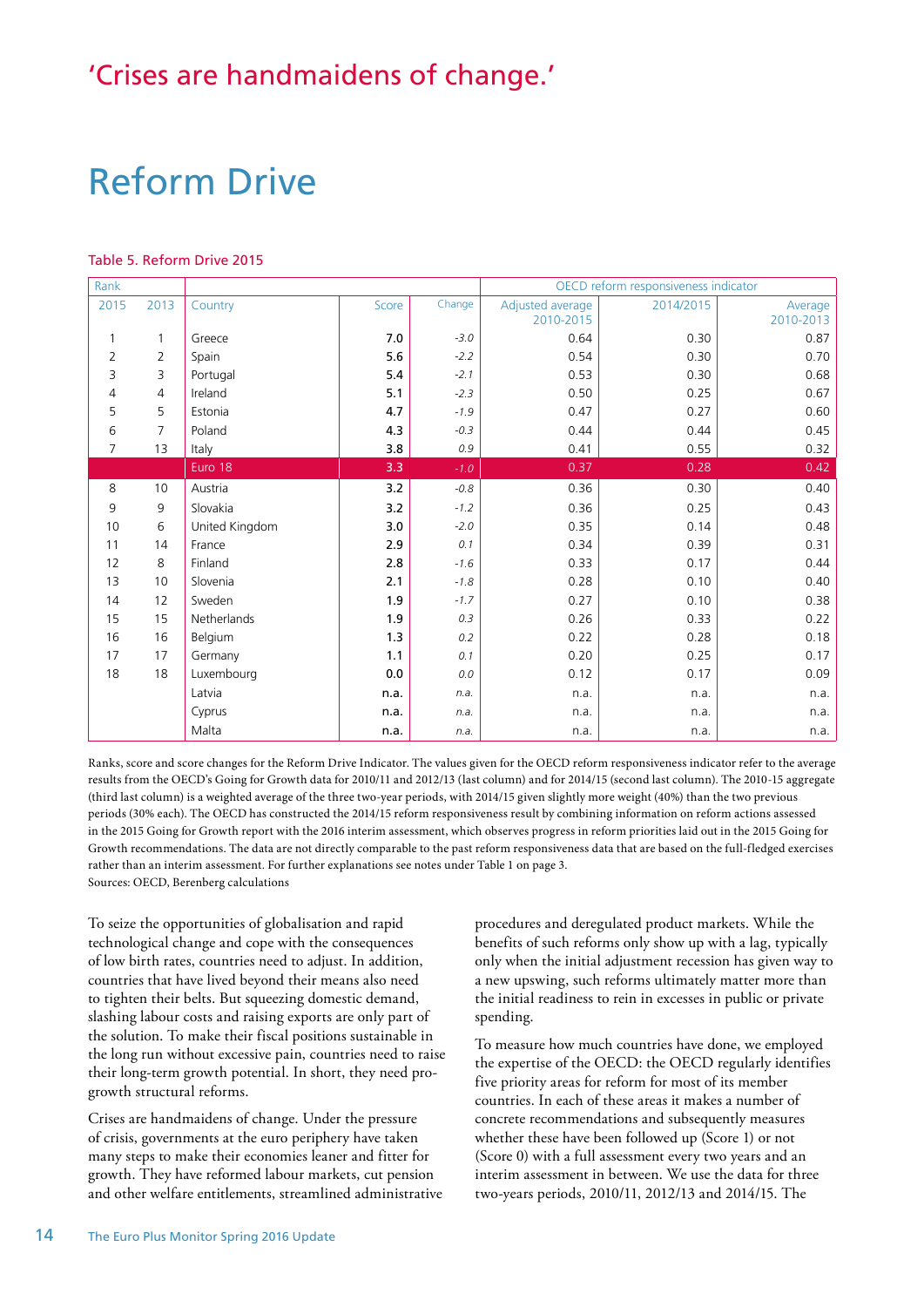### 'Most countries feel less compelled to pursue pro-growth structural reforms than before.'

latest data draw on the results of the February 2016 interim assessment edition "Going for Growth" report, with the cut-off date 31 December 2015.

The OECD data reveal some dramatic changes. With some notable exceptions, most countries in our sample felt less compelled to pursue pro-growth structural reforms in the 2014-2015 period than before. This holds even more so for the United Kingdom and Sweden than for the **eurozone**.

Within the **eurozone**, the countries that were the focus of the euro crisis at the time and had to ask other countries' taxpayers for help did reform at an impressive speed in the four years from 2010 to 2013. They had little choice than to do what was needed. In the 2014-2015 period, however, they became far less responsive to reform recommendations. Having implemented 87% of the OECD recommendations to a significant extent on average in the 2010-2013 period, **Greece** followed the OECD's advice only to 30% in the 2014-2015 period. Separate OECD data for the two-year average of 2013-2014 suggest that, within the two-year period of 2014-2015, the slippage was far worse in 2015 than in 2014. **Spain, Ireland** and **Portugal** also scaled back their reform efforts in 2014-2015 significantly, albeit to a lesser extent than Greece.

The good news came from **Italy** (No 7, up from No. 13). Judging by its consistently low score in the fundamental health assessment (No. 18 in 2015 and 2014), Italy's economy is one of the most structurally challenged in Europe. Under Prime Minister Renzi, Italy is finally moving in the right direction. Having implemented only 32% of OECD recommendations in 2010-2013, its responsiveness to reform recommendations rose to 55% in 2014-2015. For the last two years, Italy has thus been the reform leader among all 21 countries in our sample. Even **France** (No. 11, up from No. 14) became a bit more serious about reforms, following up on 39% of OECD recommendations in 2014-2015 after 31% in the four years before.

Countries with a major loss of reform momentum include the **United Kingdom, Estonia, Slovenia, Sweden**  and **Finland**. For Estonia, which had reformed itself thoroughly and successfully in the wake of the Baltic crisis almost 10 years ago, this may be understandable. For Slovenia, Sweden and Finland, however, we view this as a sign of complacency. Especially Finland, which is currently one of the weakest members of the eurozone, ought to do much better to get back on track.

For the overall assessment, we took the weighted average of all reform efforts of the last six years, giving slightly more weight to the 2014-2015 period than to the years

before. Because the erstwhile euro-crisis countries did reform at such a rapid pace from 2010 to 2013, they stayed at or close to the top in the reform league. However, their scores dropped significantly relative to last year. While progress continues, the pace of additional reforms has slowed down substantially. In some cases, we can find a positive interpretation for that. Because **Spain** (No. 2) and **Ireland** (No. 4) have reformed themselves successfully, they no longer need to do much more. In the case of **Greece** (No. 1), the story is different. With the Greek economy returning to growth in early 2014, the previous Greek government may have believed that it could afford to implement reforms slightly less diligently than before. This caused the OECD's score to drop marginally. With the change in government in early 2015, however, reforms stalled almost across the board. Even worse, by threatening serious reform reversals, the new Greek government aborted the fragile recovery.

Some comparatively healthy core eurozone countries which need few reforms feature at the bottom of the table with **The Netherlands** at No. 15, **Germany** at No. 17 and **Luxembourg** at No. 18. Because of its below-average ranking for fundamental health in *The 2015 Euro Plus Monitor,* the lack of serious reforms in **Belgium** (No. 16) is more worrisome. Whereas Belgium's score has improved slightly against the overall trend in Europe, it remains far too low for comfort.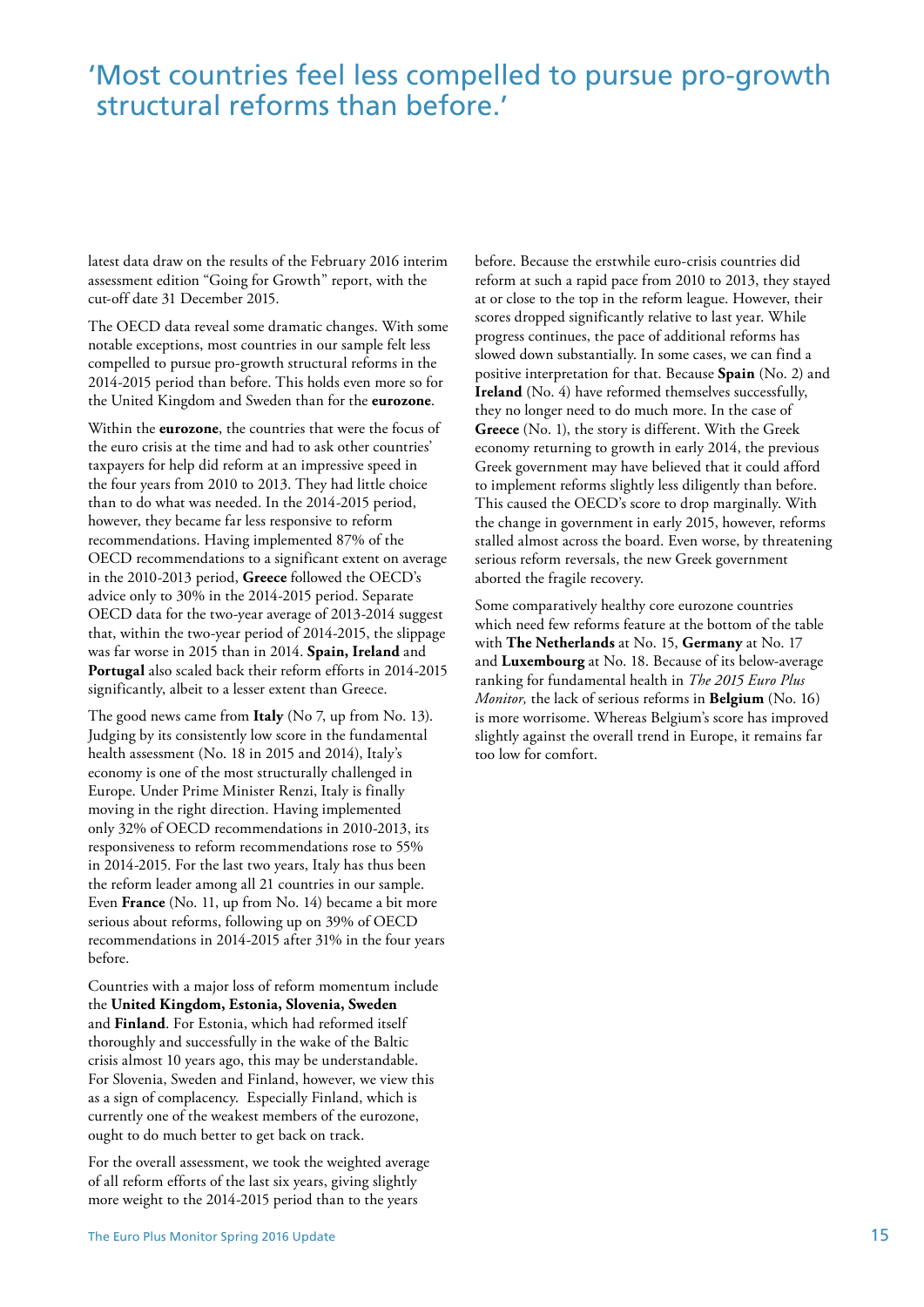### 'Claims that European Union rules are holding Britain back decisively are not supported by the facts.'

## Focus: Brexit

On 23 June 2016, British voters will decide whether their country will stay in or leave the European Union. Those in favour of a British exit ("Brexit") often argue that supposedly excessive EU regulations are holding Britain back. In *The Euro Plus Monitor,* we take a close look at the underlying fundamental health and the recent adjustment progress of 21 countries in Europe each year. To some extent, we can also use this methodology to evaluate the claims of the Brexiteers in a broad-brush approach.

But before we look at the United Kingdom itself, consider the example of another major EU member. Fifteen years ago, Germany was the sick man of Europe, blighted by excessive regulations and wage costs that drove jobs abroad. The freshly reunited country was slowly heading for disaster. Due to some courageous reforms around 2004, Germany today is arguably the strongest of all major economies in the advanced world. It enjoys full employment, solid gains in real incomes and pensions, price stability, a fiscal surplus and a rapidly declining public debt burden. In real life, it does not get much better than that. In addition, few countries have linked their economies so closely to the most dynamic markets in the world. For example, Germany exports three times more than the United Kingdom to China.

What does this have to do with Brexit? A lot. It proves a major political point: within the EU, a member remains free to choose. If it gets its domestic policies right, it can use the EU as a springboard to success. If it gets its policies wrong, as Germany did in the 1990s, it can end up at the bottom of the pile instead. The rich variety of results on adjustment progress and fundamental health and the significant changes in *The Euro Plus Monitor* results over time show that, within the framework of the EU, countries remain the master of their own fate.

The common rules and regulations that underpin the common market are far from optimal. Some regulations may be almost as damaging as Britain's own regulations of its land and housing markets. But claims that EU rules are holding Britain back decisively or that they prevent Britain from dealing more with fast-growing Asia are not supported by the facts.

Judging by the tone of its domestic debate, the United Kingdom sees itself as a place apart, different and aloof from the eurozone. The data presented in *The Euro Plus Monitor* does not back up this view. Indeed, few countries in the survey have overall results that are closer to the eurozone average than the non-euro United Kingdom. In terms of the fundamental health of its economy, as assessed in *The 2015 Euro Plus Monitor,* the United Kingdom

scores 5.5, somewhat below the eurozone average of 5.8 largely because of its comparatively low scores for fiscal sustainability and resilience. The United Kingdom's big macroeconomic imbalances ranging from a still huge structural fiscal deficit (around 4.5% of GDP in 2015) to a huge current account deficit (around 5% of GDP in 2015) and a low personal savings rate weigh on the score and ranking. The fact that the United Kingdom with its flexible labour market and its light-touch regulatory regime in many markets for goods and services has a growth potential above that of the eurozone average mitigates the impact. But it does not suffice to fully close the gap to the eurozone average in terms of fundamental economic health.

In terms of microeconomics, the common EU regulations still give the United Kingdom ample room to set its own polices and shine despite the occasional gripes about meddling from Brussels. Britain gets top marks for its microeconomics, notably for its growth-friendly rules in product, services and labour markets. The United Kingdom's problems lie in the macroeconomic sphere, especially on the fiscal side, on which Brussels has virtually no influence at all. Instead, Britain's problems are in areas over which the country as an EU member has full discretion such as fiscal policy and its housing market.

In a similar vein, the slippage in Britain's adjustment efforts in the last two years, as described in this report and in previous editions of *The Euro Plus Monitor,* are the result of domestic policy choices, not the consequence of any meddling from its European partners. If it gets its domestic policy choices right, Britain can shine within the EU even more than it does already. Ejecting itself from its major market does not sound like a strategy to improve Britain's economic outlook or raise the rankings for fundamental health or adjustment progress.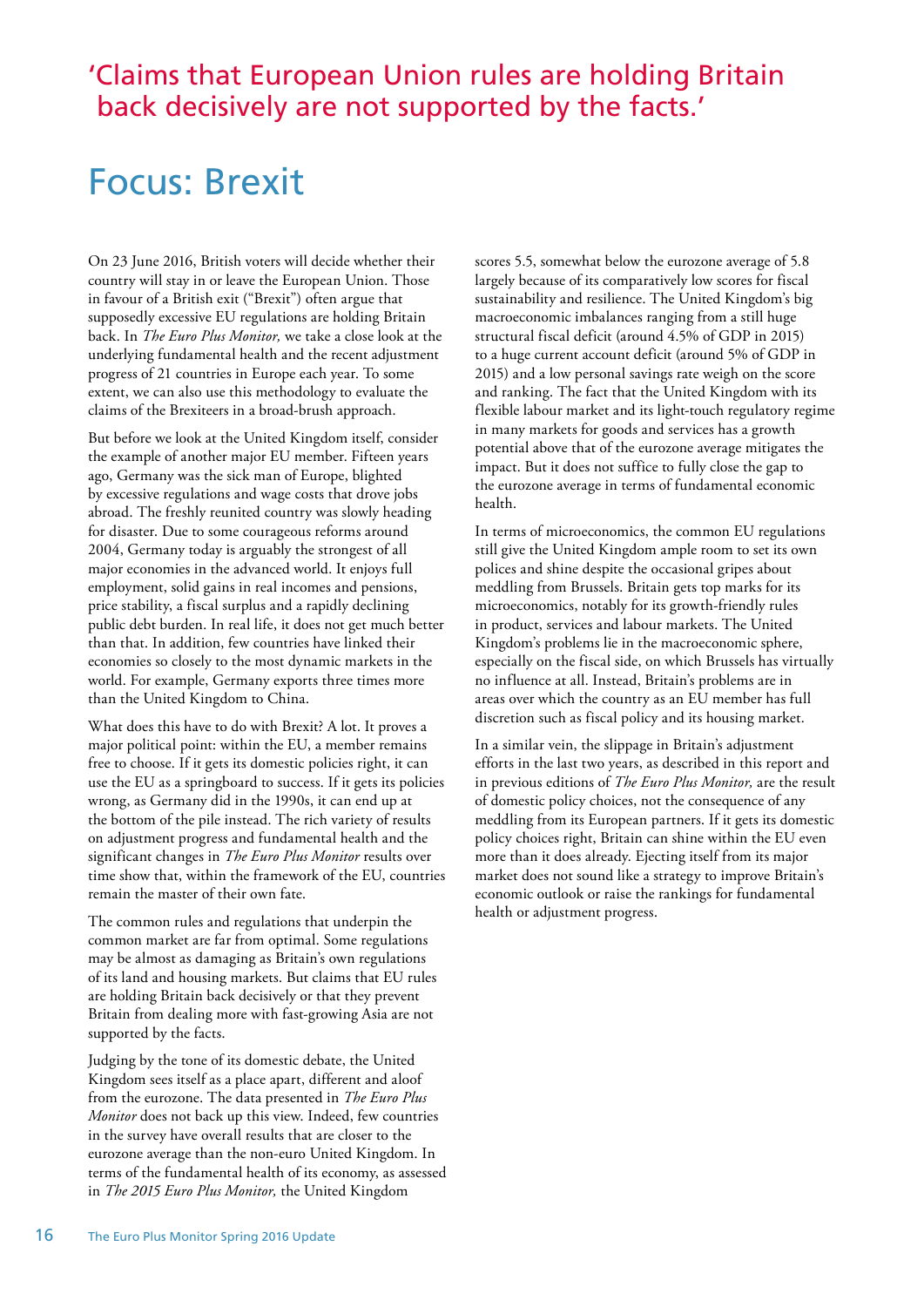### 'Shattering fragile confidence by a confrontation with lenders was a costly mistake.'

## Focus: The Greek Tragedy

Since the first edition of *The Euro Plus Monitor* appeared in 2011, Greece has featured prominently in three separate ways:

- 1. According to the analysis, Greece did face and still faces the worst fundamental problems in the eurozone, usually coming last in the Fundamental Health Indicator (see, for example, *The 2015 Euro Plus Monitor*).
- 2. Under the pressure of crisis, Greece adjusted fast from 2010 onwards. It slashed its fiscal deficit, external deficit and labour costs faster than most other countries in the sample while legislating serious structural reforms. As a result, it usually took the top spot in the Adjustment Progress Indicator.
- 3. We repeatedly criticised the composition of the Greek adjustment programme. In its design – and even more in its implementation – it focussed too much on suppressing demand through front-loaded fiscal tightening rather than raising supply through fast labour, product and services markets reforms. In the fiscal sphere, the emphasis was too much on hiking taxes rather broadening the tax base.

#### Chart 7. The Varoufakis Effect



Corporate confidence in Greece and the eurozone (excluding Greece). Weighted average of confidence in industry, services, retail trade and construction

Sources: European Commission, Berenberg calculations

Although Greece went through more pain than necessary, its adjustment programme did work in the end. The recovery set in over the course of 2014. In late 2014, Greek corporate confidence had rebounded so fast that it even exceeded that of Spain. In 2015, the Spanish economy expanded by some 3.2%. Greece could have achieved the same. Unfortunately, the risk of reform reversals, which we had identified as the worst remaining risk for the eurozone in *The 2014 Euro Plus Monitor,* materialised with a vengeance in Greece.

With the rise of political uncertainty in late 2014, capital started to flee the country. With threats to reverse many reforms and a confrontational approach versus the only willing lenders Greek had, the new Greek government that came to power in January 2015 exacerbated the situation. Until the end of the tenure of Yanis Varoufakis as finance minister in mid-2015, capital flight through the banking system as recorded in Greece's balances in the Target2 payments system reached €66 billion, equivalent to 37% of Greek GDP.

For a country that had just emerged from one of the worst adjustment recessions on record in Western economies, shattering fragile confidence by a full-blown confrontation with the country's only willing lenders proved to be a costly disaster. Rarely before has corporate confidence plunged so fast and so badly in any self-inflicted disaster (see Chart 7 below).

The damage is substantial. Counting only the fiscal costs, we come up with a rough guesstimate for 2015 and 2016:

- Lost growth: Instead of expanding by around 3% in 2015 and 2016, the Greek economy contracted by 0.3% in 2015. After a weak first quarter (-0.4% qoq), even a modest rebound later this year will not lead to any significant gain in annual real GDP. For 2016, Greek real GDP will be roughly 6.5% below what it could have been otherwise.
- Lost revenues: Lower tax revenues and extra spending will likely lead to a cumulative fiscal shortfall of at least €8 billion for 2015 and 2016 relative to a baseline of unchanged policies and the absence of a political confidence shock. Although tax hikes and an increase in arrears hide a significant part of the fiscal damage, these corrective measures in themselves pose a burden.
- Weaker banks: The need to recapitalise the badly weakened banks and the prospect of much lower potential revenues from a future privatisation of banks after the massive dilution of the public sector's share in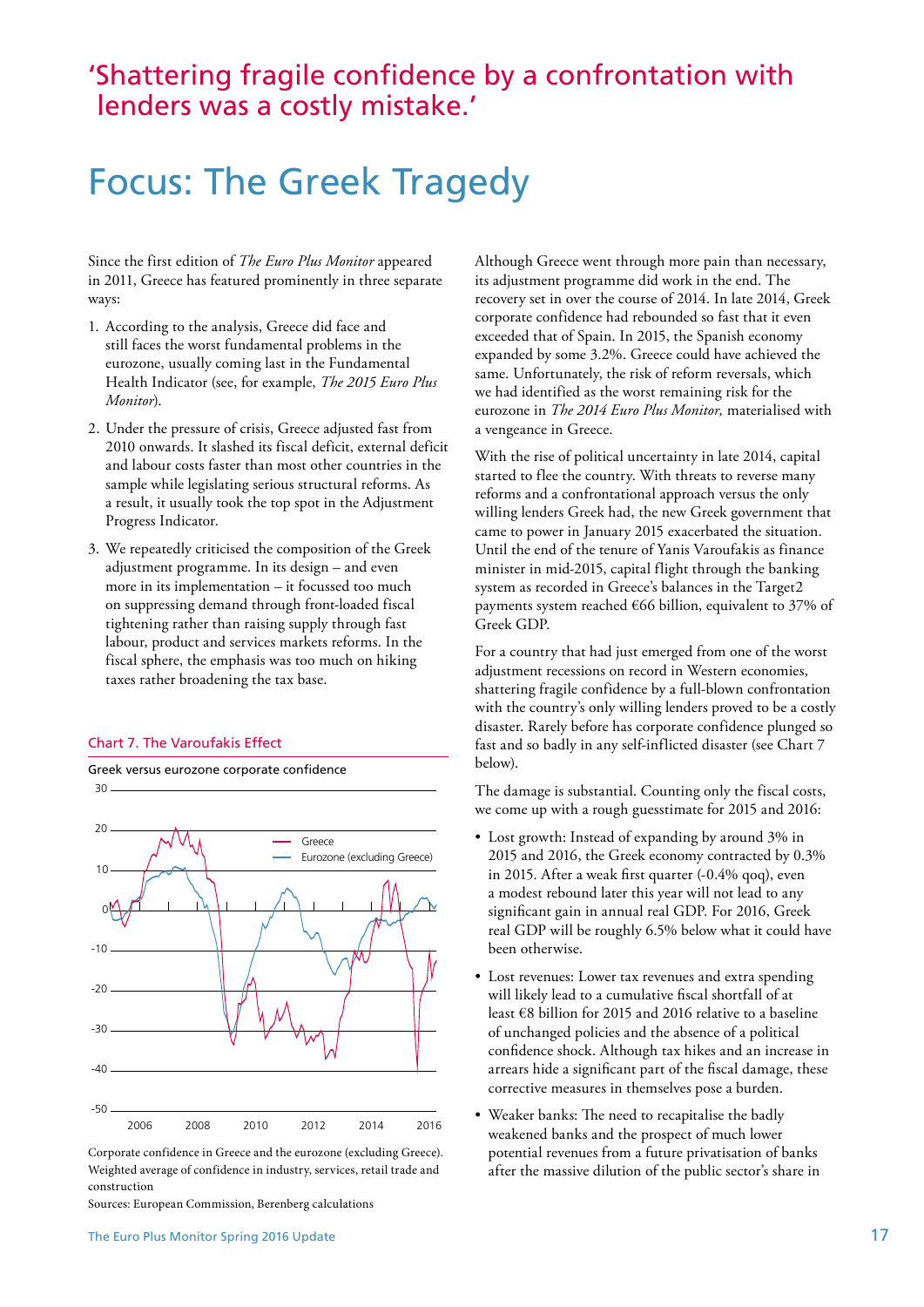### 'For countries thinking of reform reversals, the Greek experience provides a stark warning.'

the banks probably amounts to a fiscal hit of at least  $E12$ billion and possibly significantly more.

Lower real GDP, a slightly lower GDP deflator in response to renewed recession, the extra fiscal hit and the sizeable loss of potential privatisation revenues add up to the equivalent of at least 25% of Greece's likely 2016 GDP. Without the confidence shock that derailed the Greek recovery, the outlook for Greece's debt-to-GDP ratio could have been significantly less challenging.

Fortunately, history moves on. After Greece ratified a new agreement with its international lenders in the summer of 2015, corporate confidence recovered somewhat. But shattered trust is difficult to rebuild. Even a chastened Greek government without Mr Varoufakis has hesitated to fully implement the obligations it signed up to in August 2015. As a result, the risk of a renewed confrontation with creditors continues to weigh on confidence. We view this pervasive uncertainty as the single most important obstacle for an investment-led rebound in Greece. If Greece and its creditors can now conclude the first review of the new Greek programme successfully and in a way that inspires confidence, a fading of such uncertainty may lay the basis for a return to growth in Greece later this year.

Unfortunately, the compromise shaping up between creditors and the current Greek government may once again be biased towards tax hikes rather than a simpler tax system and faster pro-growth structural reforms to unlock the country's significant supply potential.

To return to sustained growth and ease the heavy burden that currently has to be borne by the Greek population, Greece would need

- a firm political commitment to stay in the euro and work with rather than against creditors; and
- substantial deregulation as detailed in the August 2015 agreement with creditors.

Like other countries with weak administrative capacities, Greece could also benefit immensely from simpler rather than higher taxes in order to improve economic efficiency, growth potential and the tax take. It would have been and still is an ideal candidate for a flat tax on income and sales coupled with an offer to bring undeclared income and assets into the open against a measured penalty.

Chances are that a new agreement between Greece and its creditors can help the country return to growth later this year. For other governments thinking of reform reversals, the Greek experience should provide a stark warning: in a still fragile situation, policy mistakes that shatter confidence can be quite costly indeed.